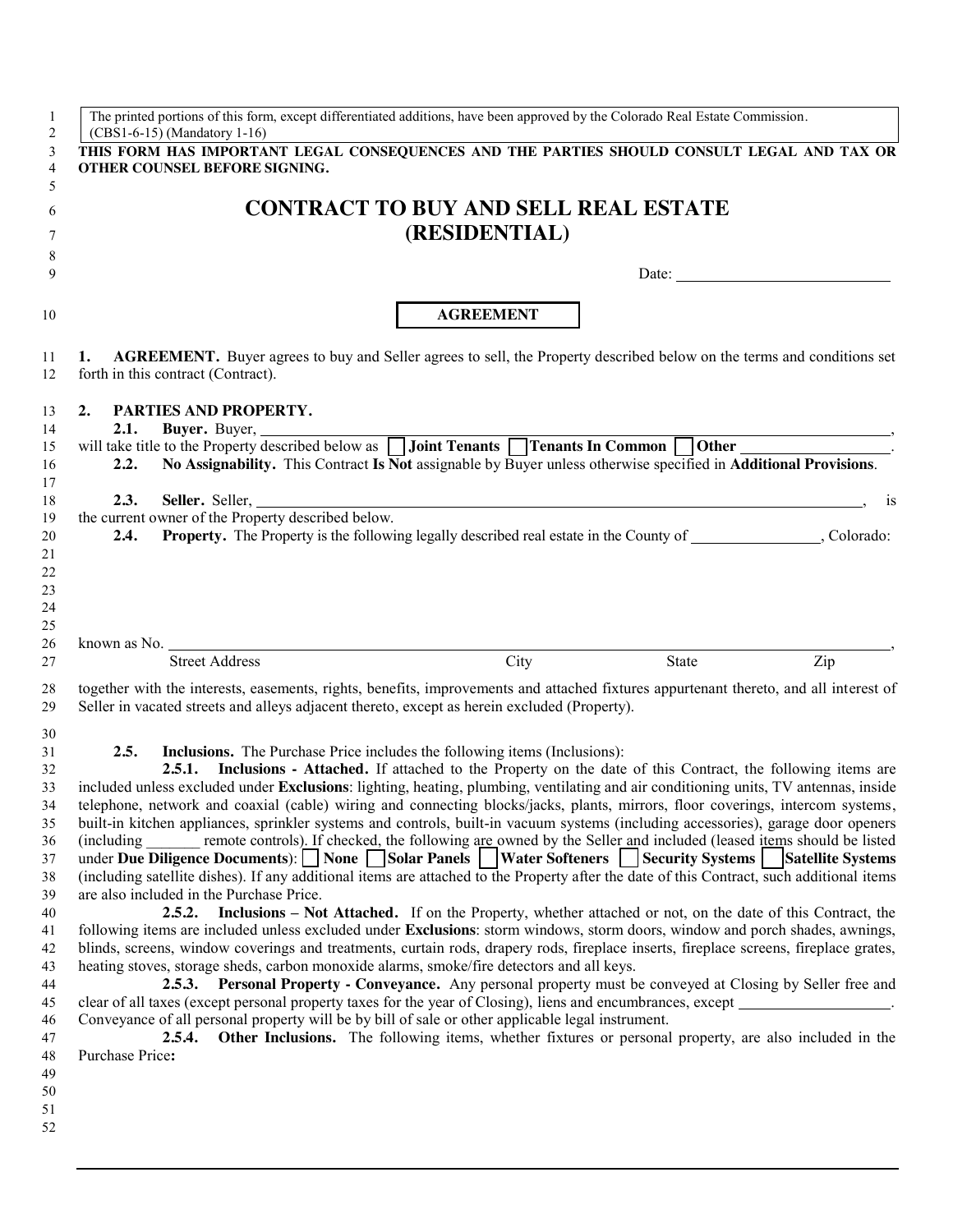**2.5.5. Parking and Storage Facilities. Use Only Ownership** of the following parking facilities: **ICL CONSERVERTY 1989 CONSERVERTY Ownership** of the following storage facilities: **2.6. Exclusions.** The following items are excluded (Exclusions):  **2.7. Water Rights, Well Rights, Water and Sewer Taps. 2.7.1. Deeded Water Rights.** The following legally described water rights: 65 Any deeded water rights will be conveyed by a good and sufficient **deed at Closing** deed at Closing. **2.7.2. Other Rights Relating to Water.** The following rights relating to water not included in §§ 2.7.1, 2.7.3, 2.7.4 and 2.7.5, will be transferred to Buyer at Closing: **2.7.3. Well Rights.** Seller agrees to supply required information to Buyer about the well. Buyer understands that if the well to be transferred is a "Small Capacity Well" or a "Domestic Exempt Water Well," used for ordinary household purposes, Buyer must, prior to or at Closing, complete a Change in Ownership form for the well. If an existing well has not been registered with the Colorado Division of Water Resources in the Department of Natural Resources (Division), Buyer must

**2.7.4. Water Stock Certificates.** The water stock certificates to be transferred at Closing are as follows:

**2.7.5. Conveyance.** If Buyer is to receive any rights to water pursuant to § 2.7.2 (Other Rights Relating to Water), § 2.7.3 (Well Rights), or § 2.7.4 (Water Stock Certificates), Seller agrees to convey such rights to Buyer by executing the applicable legal instrument at Closing.

| Item No.       | <b>Reference</b> | Event                                              | <b>Date or Deadline</b> |
|----------------|------------------|----------------------------------------------------|-------------------------|
|                | § 4.3            | <b>Alternative Earnest Money Deadline</b>          |                         |
|                |                  | <b>Title</b>                                       |                         |
| $\overline{2}$ | § 8.1            | <b>Record Title Deadline</b>                       |                         |
| 3              | § 8.2            | Record Title Objection Deadline                    |                         |
| 4              | § 8.3            | Off-Record Title Deadline                          |                         |
| 5              | § 8.3            | Off-Record Title Objection Deadline                |                         |
| 6              | § 8.4            | <b>Title Resolution Deadline</b>                   |                         |
| $\overline{7}$ | § 8.6            | <b>Right of First Refusal Deadline</b>             |                         |
|                |                  | <b>Owners' Association</b>                         |                         |
| 8              | § 7.3            | <b>Association Documents Deadline</b>              |                         |
| 9              | § 7.4            | <b>Association Documents Objection Deadline</b>    |                         |
|                |                  | <b>Seller's Property Disclosure</b>                |                         |
| 10             | \$10.1           | Seller's Property Disclosure Deadline              |                         |
|                |                  | <b>Loan and Credit</b>                             |                         |
| 11             | § 5.1            | Loan Application Deadline                          |                         |
| 12             | § 5.2            | Loan Objection Deadline                            |                         |
| 13             | § 5.3            | Buyer's Credit Information Deadline                |                         |
| 14             | § 5.3            | Disapproval of Buyer's Credit Information Deadline |                         |
| 15             | § 5.4            | <b>Existing Loan Documents Deadline</b>            |                         |
| 16             | $§$ 5.4          | <b>Existing Loan Documents Objection Deadline</b>  |                         |
| 17             | § 5.4            | Loan Transfer Approval Deadline                    |                         |

### **3. DATES AND DEADLINES.**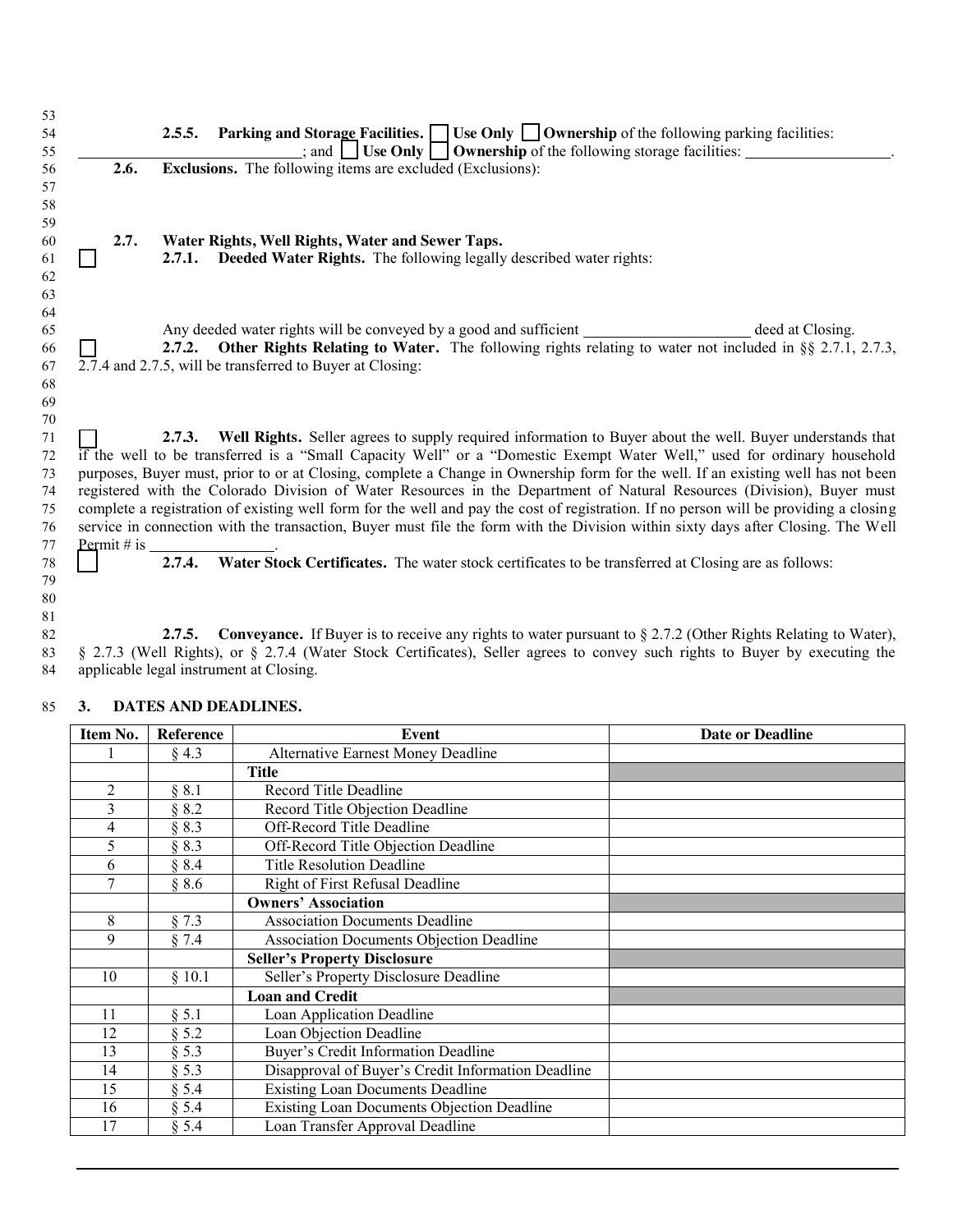| 18 | $§$ 4.7 | Seller or Private Financing Deadline        |  |
|----|---------|---------------------------------------------|--|
|    |         | <b>Appraisal</b>                            |  |
| 19 | §6.2    | Appraisal Deadline                          |  |
| 20 | §6.2    | <b>Appraisal Objection Deadline</b>         |  |
| 21 | §6.2    | <b>Appraisal Resolution Deadline</b>        |  |
|    |         | <b>Survey</b>                               |  |
| 22 | § 9.1   | New ILC or New Survey Deadline              |  |
| 23 | § 9.3   | New ILC or New Survey Objection Deadline    |  |
| 24 | § 9.4   | New ILC or New Survey Resolution Deadline   |  |
|    |         | <b>Inspection and Due Diligence</b>         |  |
| 25 | § 10.3  | <b>Inspection Objection Deadline</b>        |  |
| 26 | § 10.3  | <b>Inspection Resolution Deadline</b>       |  |
| 27 | § 10.5  | Property Insurance Objection Deadline       |  |
| 28 | \$10.6  | Due Diligence Documents Delivery Deadline   |  |
| 29 | \$10.6  | Due Diligence Documents Objection Deadline  |  |
| 30 | § 10.6  | Due Diligence Documents Resolution Deadline |  |
| 31 | § 10.7  | <b>Conditional Sale Deadline</b>            |  |
|    |         | <b>Closing and Possession</b>               |  |
| 32 | § 12.3  | <b>Closing Date</b>                         |  |
| 33 | § 17    | <b>Possession Date</b>                      |  |
| 34 | § 17    | Possession Time                             |  |
| 35 | § 28    | <b>Acceptance Deadline Date</b>             |  |
| 36 | § 28    | <b>Acceptance Deadline Time</b>             |  |
|    |         |                                             |  |
|    |         |                                             |  |

 **Note:** If **FHA** or **VA** loan boxes are checked in § 4.5.3 (Loan Limitations), the **Appraisal** deadlines do **Not** apply to **FHA** insured or **VA** guaranteed loans.

 **3.1. Applicability of Terms.** Any box checked in this Contract means the corresponding provision applies. Any box, 89 blank or line in this Contract left blank or completed with the abbreviation "N/A", or the word "Deleted" means such provision, including any deadline, is not applicable and the corresponding provision of this Contract to which reference is made is deleted. If no box is checked in a provision that contains a selection of "None", such provision means that "None" applies.

The abbreviation "MEC" (mutual execution of this Contract) means the date upon which both parties have signed this Contract.

#### **4. PURCHASE PRICE AND TERMS.**

 **4.1. Price and Terms.** The Purchase Price set forth below is payable in U.S. Dollars by Buyer as follows:

| Item No. | <b>Reference</b> | <b>Item</b>               | Amount |  | Amount |  |
|----------|------------------|---------------------------|--------|--|--------|--|
|          | $§$ 4.1          | Purchase Price            |        |  |        |  |
|          | $§$ 4.3          | <b>Earnest Money</b>      |        |  |        |  |
|          | $§$ 4.5          | New Loan                  |        |  |        |  |
|          | § 4.6            | <b>Assumption Balance</b> |        |  |        |  |
|          | § 4.7            | Private Financing         |        |  |        |  |
|          | § 4.7            | Seller Financing          |        |  |        |  |
|          |                  |                           |        |  |        |  |
|          |                  |                           |        |  |        |  |
|          | § 4.4            | Cash at Closing           |        |  |        |  |
| 10       |                  | <b>TOTAL</b>              | ⋒      |  |        |  |

**4.2. Seller Concession.** At Closing, Seller will credit to Buyer \$ (Seller Concession). The Seller Concession may be used for any Buyer fee, cost, charge or expenditure to the extent the amount is allowed by the Buyer's lender and is included in the Closing Statement or Closing Disclosure, at Closing. Examples of allowable items to be paid for by the Seller Concession include, but are not limited to: Buyer's closing costs, loan discount points, loan origination fees, prepaid items and any other fee, cost, charge, expense or expenditure. Seller Concession is in addition to any sum Seller has agreed to pay or credit Buyer elsewhere in this Contract.

**4.3. Earnest Money.** The Earnest Money set forth in this section, in the form of a z and set in the section payable to and held by \_\_\_\_\_\_\_\_\_\_\_\_\_\_\_\_\_\_\_\_\_\_\_\_\_\_\_\_\_\_\_\_\_\_\_\_\_\_\_\_ (Earnest Money Holder), in its trust account, on behalf of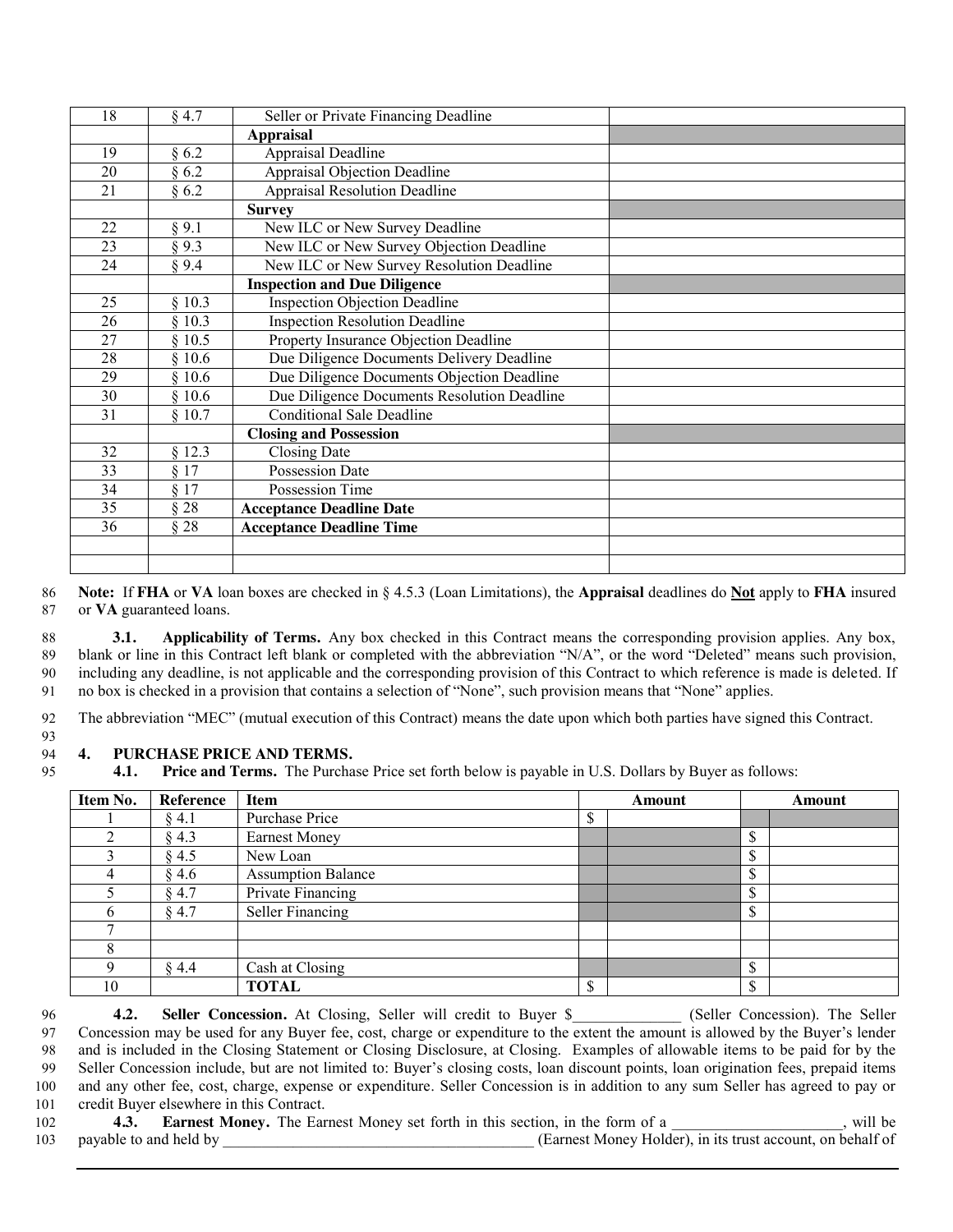both Seller and Buyer. The Earnest Money deposit must be tendered, by Buyer, with this Contract unless the parties mutually agree to an **Alternative Earnest Money Deadline** for its payment. The parties authorize delivery of the Earnest Money deposit to the company conducting the Closing (Closing Company), if any, at or before Closing. In the event Earnest Money Holder has agreed to have interest on Earnest Money deposits transferred to a fund established for the purpose of providing affordable housing to Colorado residents, Seller and Buyer acknowledge and agree that any interest accruing on the Earnest Money deposited with the Earnest Money Holder in this transaction will be transferred to such fund.

**4.3.1. Alternative Earnest Money Deadline.** The deadline for delivering the Earnest Money, if other than at the time of tender of this Contract, is as set forth as the **Alternative Earnest Money Deadline**.

**4.3.2. Return of Earnest Money.** If Buyer has a Right to Terminate and timely terminates, Buyer is entitled to the return of Earnest Money as provided in this Contract. If this Contract is terminated as set forth in § 25 and, except as provided in § 24, if the Earnest Money has not already been returned following receipt of a Notice to Terminate, Seller agrees to execute and return to Buyer or Broker working with Buyer, written mutual instructions (e.g., Earnest Money Release form), within three days of Seller's receipt of such form.

# **4.4. Form of Funds; Time of Payment; Available Funds.**

 **4.4.1. Good Funds.** All amounts payable by the parties at Closing, including any loan proceeds, Cash at Closing and closing costs, must be in funds that comply with all applicable Colorado laws, including electronic transfer funds, certified check, savings and loan teller's check and cashier's check (Good Funds).

**4.4.2. Time of Payment; Available Funds.** All funds, including the Purchase Price to be paid by Buyer, must be paid before or at Closing or as otherwise agreed in writing between the parties to allow disbursement by Closing Company at Closing **OR SUCH NONPAYING PARTY WILL BE IN DEFAULT**. Buyer represents that Buyer, as of the date of this Contract, **Does Does Not** have funds that are immediately verifiable and available in an amount not less than the amount stated as Cash at Closing in § 4.1.

**4.5. New Loan.** 

 **4.5.1. Buyer to Pay Loan Costs.** Buyer, except as provided in § 4.2, if applicable, must timely pay Buyer's loan costs, loan discount points, prepaid items and loan origination fees, as required by lender.

**4.5.2. Buyer May Select Financing.** Buyer may pay in cash or select financing appropriate and acceptable to Buyer, including a different loan than initially sought, except as restricted in § 4.5.3 or § 30 (Additional Provisions).

**4.5.3. Loan Limitations.** Buyer may purchase the Property using any of the following types of loans: **Conventional FHA VA Bond Other** 133 **4.5.4.** Good Faith Estimate – Monthly Paym

**4.5.4.** Good Faith Estimate – Monthly Payment and Loan Costs. Buyer is advised to review the terms, conditions and costs of Buyer's New Loan carefully. If Buyer is applying for a residential loan, the lender generally must provide Buyer with a good faith estimate of Buyer's closing costs within three days after Buyer completes a loan application. Buyer also should obtain an estimate of the amount of Buyer's monthly mortgage payment.

 **4.6. Assumption.** Buyer agrees to assume and pay an existing loan in the approximate amount of the Assumption 138 Balance set forth in § 4.1, presently payable at \$\_\_\_\_\_\_\_\_\_\_\_ per \_\_\_\_\_\_\_\_\_\_ including principal and interest 139 presently at the rate of \_\_\_\_\_\_\_% per annum, and also including escrow for the following as indicated: **Real Estate Taxes** 

140 **Property Insurance Premium Mortgage Insurance Premium** and  $\Box$ 141 Buyer agrees to pay a loan transfer fee not to exceed \$  $\blacksquare$  At the time of assumption, the new interest rate will 142 not exceed  $\%$  per annum and the new payment will not exceed \$ per principal and interest, plus escrow, if any. If the actual principal balance of the existing loan at Closing is less than the Assumption Balance, 144 which causes the amount of cash required from Buyer at Closing to be increased by more than \$\_\_\_\_\_\_\_\_\_, then Buyer has the Right to Terminate under § 25.1, on or before **Closing Date**, based on the reduced amount of the actual principal balance.

| $\overline{1}$ | the regin to Terminare and it was a being the crossing Date, cabel on the reduced amount of the actual principal culture.       |
|----------------|---------------------------------------------------------------------------------------------------------------------------------|
| 146            | Seller $\Box$ Will $\Box$ Will Not be released from liability on said loan. If applicable, compliance with the requirements for |
| 147            | release from liability will be evidenced by delivery on or before Loan Transfer Approval Deadline at Closing of an              |
|                | 148 appropriate letter of commitment from lender. Any cost payable for release of liability will be paid by                     |
| 149            | in an amount not to exceed \$                                                                                                   |

# **4.7. Seller or Private Financing.**

 **WARNING:** Unless the transaction is exempt, federal and state laws impose licensing, other requirements and restrictions on sellers and private financiers. Contract provisions on financing and financing documents, unless exempt, should be prepared by a licensed Colorado attorney or licensed mortgage loan originator. Brokers should not prepare or advise the parties on the specifics of financing, including whether or not a party is exempt from the law.

**4.7.1.** Seller Financing. If Buyer is to pay all or any portion of the Purchase Price with Seller financing, **Buyer** Seller will deliver the proposed Seller financing documents to the other party on or before days before **Seller or Private Financing Deadline**.

**4.7.1.1. Seller May Terminate.** If Seller is to provide Seller financing, this Contract is conditional upon Seller determining whether such financing is satisfactory to the Seller, including its payments, interest rate, terms, conditions, cost and compliance with the law. Seller has the Right to Terminate under § 25.1, on or before **Seller or Private Financing Deadline**, if such Seller financing is not satisfactory to the Seller, in Seller's sole subjective discretion.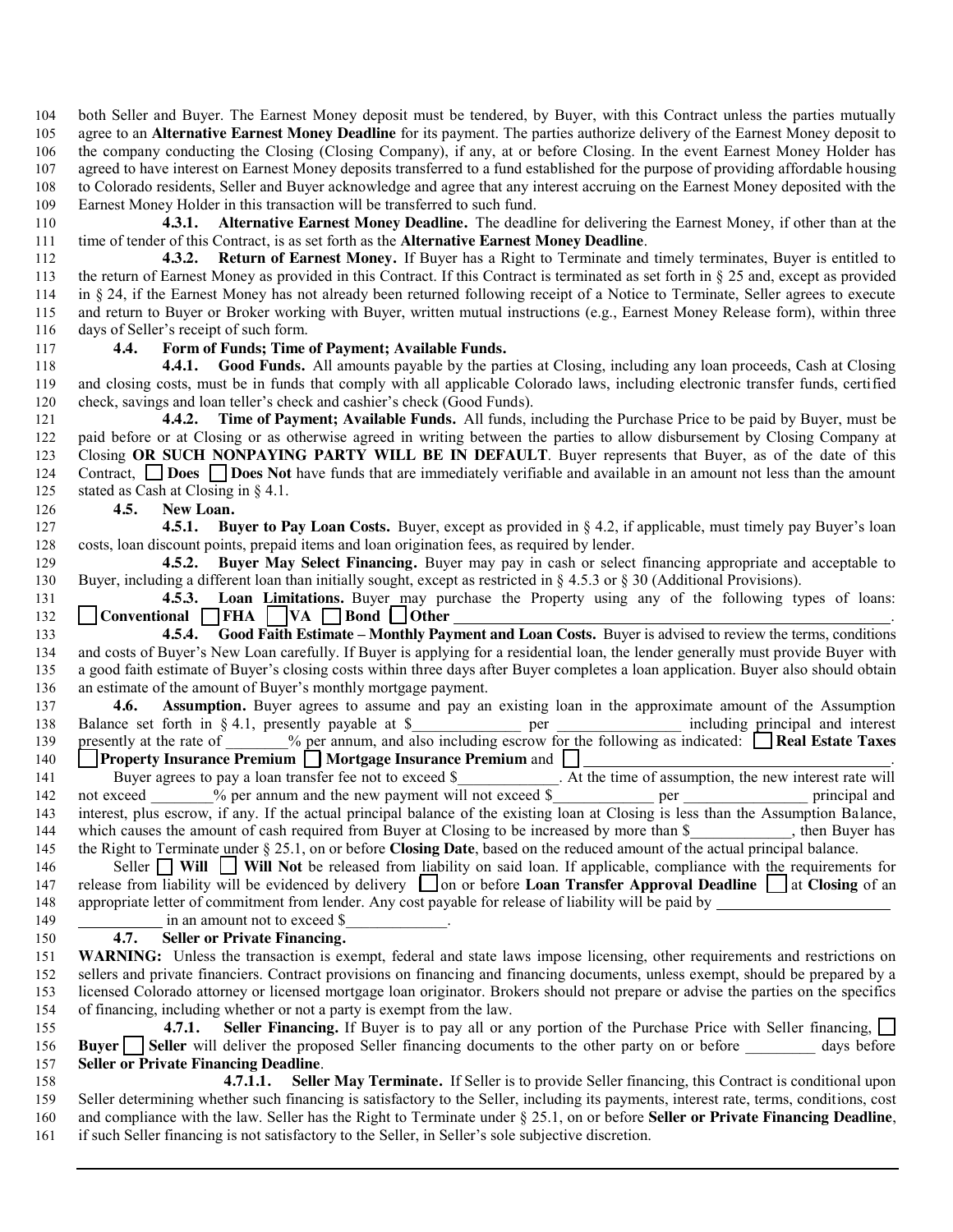**4.7.2. Buyer May Terminate.** If Buyer is to pay all or any portion of the Purchase Price with Seller or private financing, this Contract is conditional upon Buyer determining whether such financing is satisfactory to the Buyer, including its availability, payments, interest rate, terms, conditions and cost. Buyer has the Right to Terminate under § 25.1, on or before **Seller or Private Financing Deadline**, if such Seller or private financing is not satisfactory to Buyer, in Buyer's sole subjective discretion.

#### **TRANSACTION PROVISIONS**

# **5. FINANCING CONDITIONS AND OBLIGATIONS.**

 **5.1. Loan Application.** If Buyer is to pay all or part of the Purchase Price by obtaining one or more new loans (New Loan), or if an existing loan is not to be released at Closing, Buyer, if required by such lender, must make an application verifiable by such lender, on or before **Loan Application Deadline** and exercise reasonable efforts to obtain such loan or approval.

 **5.2. Loan Objection.** If Buyer is to pay all or part of the Purchase Price with a New Loan, this Contract is conditional upon Buyer determining, in Buyer's sole subjective discretion, whether the New Loan is satisfactory to Buyer, including its availability, payments, interest rate, terms, conditions, and cost of such New Loan. This condition is for the sole benefit of Buyer. Buyer has the Right to Terminate under § 25.1, on or before **Loan Objection Deadline**, if the New Loan is not satisfactory to Buyer, in Buyer's sole subjective discretion. **IF SELLER IS NOT IN DEFAULT AND DOES NOT TIMELY RECEIVE BUYER'S WRITTEN NOTICE TO TERMINATE, BUYER'S EARNEST MONEY WILL BE NONREFUNDABLE,** except as otherwise provided in this Contract (e.g., Appraisal, Title, Survey).

 **5.3. Credit Information.** If an existing loan is not to be released at Closing, this Contract is conditional (for the sole benefit of Seller) upon Seller's approval of Buyer's financial ability and creditworthiness, which approval will be at Seller's sole subjective discretion. Accordingly: (1) Buyer must supply to Seller by **Buyer's Credit Information Deadline**, at Buyer's expense, information and documents (including a current credit report) concerning Buyer's financial, employment and credit condition; (2) Buyer consents that Seller may verify Buyer's financial ability and creditworthiness; and (3) any such information and documents received by Seller must be held by Seller in confidence, and not released to others except to protect Seller's interest in this transaction. If the Cash at Closing is less than as set forth in § 4.1 of this Contract, Seller has the Right to Terminate under § 25.1, on or before Closing. If Seller disapproves of Buyer's financial ability or creditworthiness, in Seller's sole subjective discretion, Seller has the Right to Terminate under § 25.1, on or before **Disapproval of Buyer's Credit Information Deadline**.

 **5.4. Existing Loan Review.** If an existing loan is not to be released at Closing, Seller must deliver copies of the loan documents (including note, deed of trust, and any modifications) to Buyer by **Existing Loan Documents Deadline**. For the sole benefit of Buyer, this Contract is conditional upon Buyer's review and approval of the provisions of such loan documents. Buyer has the Right to Terminate under § 25.1, on or before **Existing Loan Documents Objection Deadline**, based on any unsatisfactory provision of such loan documents, in Buyer's sole subjective discretion. If the lender's approval of a transfer of the Property is required, this Contract is conditional upon Buyer's obtaining such approval without change in the terms of such loan, except as set forth in § 4.6. If lender's approval is not obtained by **Loan Transfer Approval Deadline**, this Contract will terminate on such deadline. Seller has the Right to Terminate under § 25.1, on or before Closing, in Seller's sole subjective discretion, if Seller is to be released from liability under such existing loan and Buyer does not obtain such compliance as set forth in § 4.6.

### **6. APPRAISAL PROVISIONS.**

 **6.1. Appraisal Definition.** An "Appraisal" is an opinion of value prepared by a licensed or certified appraiser, engaged on behalf of Buyer or Buyer's lender, to determine the Property's market value (Appraised Value). The Appraisal may also set forth certain lender requirements, replacements, removals or repairs necessary on or to the Property as a condition for the Property to be valued at the Appraised Value.

 **6.2. Appraisal Condition.** The applicable appraisal provision set forth below applies to the respective loan type set forth 204 in § 4.5.3, or if a cash transaction (i.e. no financing), § 6.2.1 applies.

**6.2.1. Conventional/Other.** Buyer has the right to obtain an Appraisal. If the Appraised Value is less than the Purchase Price, or if the Appraisal is not received by Buyer on or before **Appraisal Deadline** Buyer may, on or before **Appraisal Objection Deadline**, notwithstanding § 8.3 or § 13:

**6.2.1.1. Notice to Terminate.** Notify Seller in writing that this Contract is terminated; or

**6.2.1.2. Appraisal Objection.** Deliver to Seller a written objection accompanied by either a copy of the Appraisal or written notice from lender that confirms the Appraisal Value is less than the Purchase Price.

 **6.2.1.3. Appraisal Resolution.** If an Appraisal Objection is received by Seller, on or before **Appraisal Objection Deadline**, and if Buyer and Seller have not agreed in writing to a settlement thereof on or before **Appraisal Resolution Deadline** (§ 3), this Contract will terminate on the **Appraisal Resolution Deadline**, unless Seller receives Buyer's written withdrawal of the Appraisal Objection before such termination, i.e., on or before expiration of **Appraisal Resolution Deadline**.

**6.2.2. FHA.** It is expressly agreed that, notwithstanding any other provisions of this Contract, the purchaser (Buyer) shall not be obligated to complete the purchase of the Property described herein or to incur any penalty by forfeiture of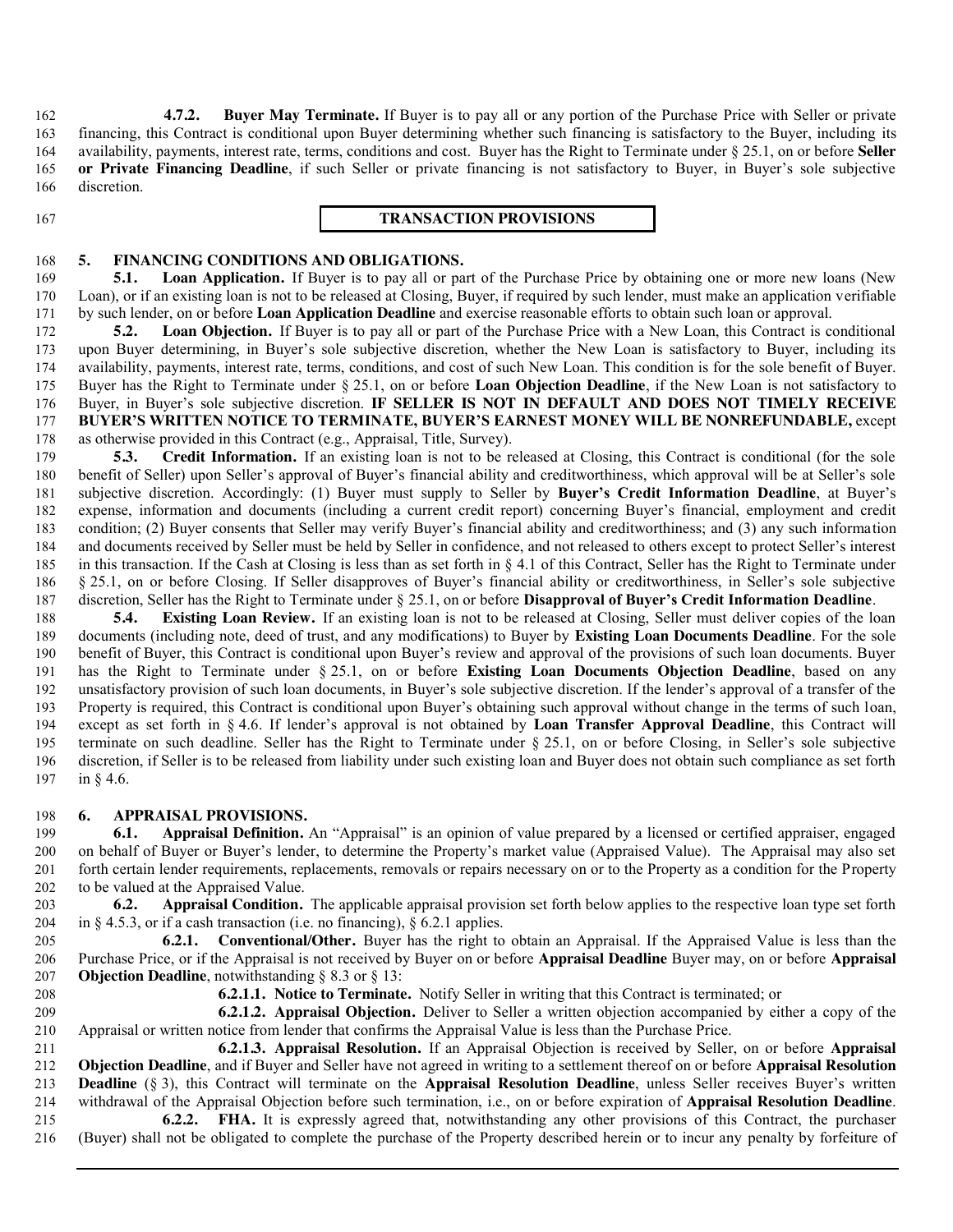Earnest Money deposits or otherwise unless the purchaser (Buyer) has been given, in accordance with HUD/FHA or VA requirements, a written statement issued by the Federal Housing Commissioner, Department of Veterans Affairs, or a Direct 219 Endorsement lender, setting forth the appraised value of the Property of not less than \$ The purchaser (Buyer) shall have the privilege and option of proceeding with the consummation of this Contract without regard to the amount of the appraised valuation. The appraised valuation is arrived at to determine the maximum mortgage the Department of Housing and Urban Development will insure. HUD does not warrant the value nor the condition of the Property. The purchaser (Buyer) should satisfy himself/herself that the price and condition of the Property are acceptable.

**6.2.3. VA.** It is expressly agreed that, notwithstanding any other provisions of this Contract, the purchaser (Buyer) shall not incur any penalty by forfeiture of Earnest Money or otherwise or be obligated to complete the purchase of the Property described herein, if the Contract Purchase Price or cost exceeds the reasonable value of the Property established by the Department of Veterans Affairs. The purchaser (Buyer) shall, however, have the privilege and option of proceeding with the consummation of this Contract without regard to the amount of the reasonable value established by the Department of Veterans Affairs.

 **6.3. Lender Property Requirements.** If the lender imposes any requirements, replacements, removals or repairs, including any specified in the Appraisal (Lender Requirements) to be made to the Property (e.g., roof repair, repainting), beyond 231 those matters already agreed to by Seller in this Contract, Seller has the Right to Terminate under § 25.1, (notwithstanding § 10 of this Contract), on or before three days following Seller's receipt of the Lender Requirements, in Seller's sole subjective discretion. Seller's Right to Terminate in this § 6.3 does not apply if, on or before any termination by Seller pursuant to this § 6.3: (1) the parties enter into a written agreement regarding the Lender Requirements; or (2) the Lender Requirements have been completed; or (3) the satisfaction of the Lender Requirements is waived in writing by Buyer.

236 6.4. Cost of Appraisal. Cost of the Appraisal to be obtained after the date of this Contract must be timely paid by **Buyer Seller**. The cost of the Appraisal may include any and all fees paid to the appraiser, appraisal management company, lender's agent or all three.

 **7. OWNERS' ASSOCIATION. This Section is applicable if the Property is located within a Common Interest Community and subject to such declaration.** 

 **7.1. Common Interest Community Disclosure. THE PROPERTY IS LOCATED WITHIN A COMMON INTEREST COMMUNITY AND IS SUBJECT TO THE DECLARATION FOR THE COMMUNITY. THE OWNER OF THE PROPERTY WILL BE REQUIRED TO BE A MEMBER OF THE OWNERS' ASSOCIATION FOR THE COMMUNITY AND WILL BE SUBJECT TO THE BYLAWS AND RULES AND REGULATIONS OF THE ASSOCIATION. THE DECLARATION, BYLAWS, AND RULES AND REGULATIONS WILL IMPOSE FINANCIAL OBLIGATIONS UPON THE OWNER OF THE PROPERTY, INCLUDING AN OBLIGATION TO PAY ASSESSMENTS OF THE ASSOCIATION. IF THE OWNER DOES NOT PAY THESE ASSESSMENTS, THE ASSOCIATION COULD PLACE A LIEN ON THE PROPERTY AND POSSIBLY SELL IT TO PAY THE DEBT. THE DECLARATION, BYLAWS, AND RULES AND REGULATIONS OF THE COMMUNITY MAY PROHIBIT THE OWNER FROM MAKING CHANGES TO THE PROPERTY WITHOUT AN ARCHITECTURAL REVIEW BY THE ASSOCIATION (OR A COMMITTEE OF THE ASSOCIATION) AND THE APPROVAL OF THE ASSOCIATION. PURCHASERS OF PROPERTY WITHIN THE COMMON INTEREST COMMUNITY SHOULD INVESTIGATE THE FINANCIAL OBLIGATIONS OF MEMBERS OF THE ASSOCIATION. PURCHASERS SHOULD CAREFULLY READ THE DECLARATION FOR THE COMMUNITY AND THE BYLAWS AND RULES AND REGULATIONS OF THE ASSOCIATION.** 

 **7.2. Owners' Association Documents.** Owners' Association Documents (Association Documents) consist of the following:

**7.2.1.** All Owners' Association declarations, articles of incorporation, bylaws, articles of organization, operating agreements, rules and regulations, party wall agreements;

**7.2.2.** Minutes of most recent annual owners' meeting;

**7.2.3.** Minutes of any directors' or managers' meetings during the six-month period immediately preceding the date of this Contract. If none of the preceding minutes exist, then the most recent minutes, if any (§§ 7.2.1, 7.2.2 and 7.2.3, collectively, Governing Documents); and

**7.2.4.** The most recent financial documents which consist of: (1) annual and most recent balance sheet, (2) annual and most recent income and expenditures statement, (3) annual budget, (4) reserve study, and (5) notice of unpaid assessments, if any (collectively, Financial Documents).

**7.3. Association Documents to Buyer.** 

**7.3.1. Seller to Provide Association Documents.** Seller is obligated to provide to Buyer the Association Documents, at Seller's expense, on or before **Association Documents Deadline**. Seller authorizes the Association to provide the Association Documents to Buyer, at Seller's expense. Seller's obligation to provide the Association Documents is fulfilled upon Buyer's receipt of the Association Documents, regardless of who provides such documents.

**7.4. Conditional on Buyer's Review.** Buyer has the right to review the Association Documents. Buyer has the Right to <br>274 Terminate under § 25.1, on or before Association Documents Objection Deadline, based on any unsatis Terminate under § 25.1, on or before **Association Documents Objection Deadline**, based on any unsatisfactory provision in any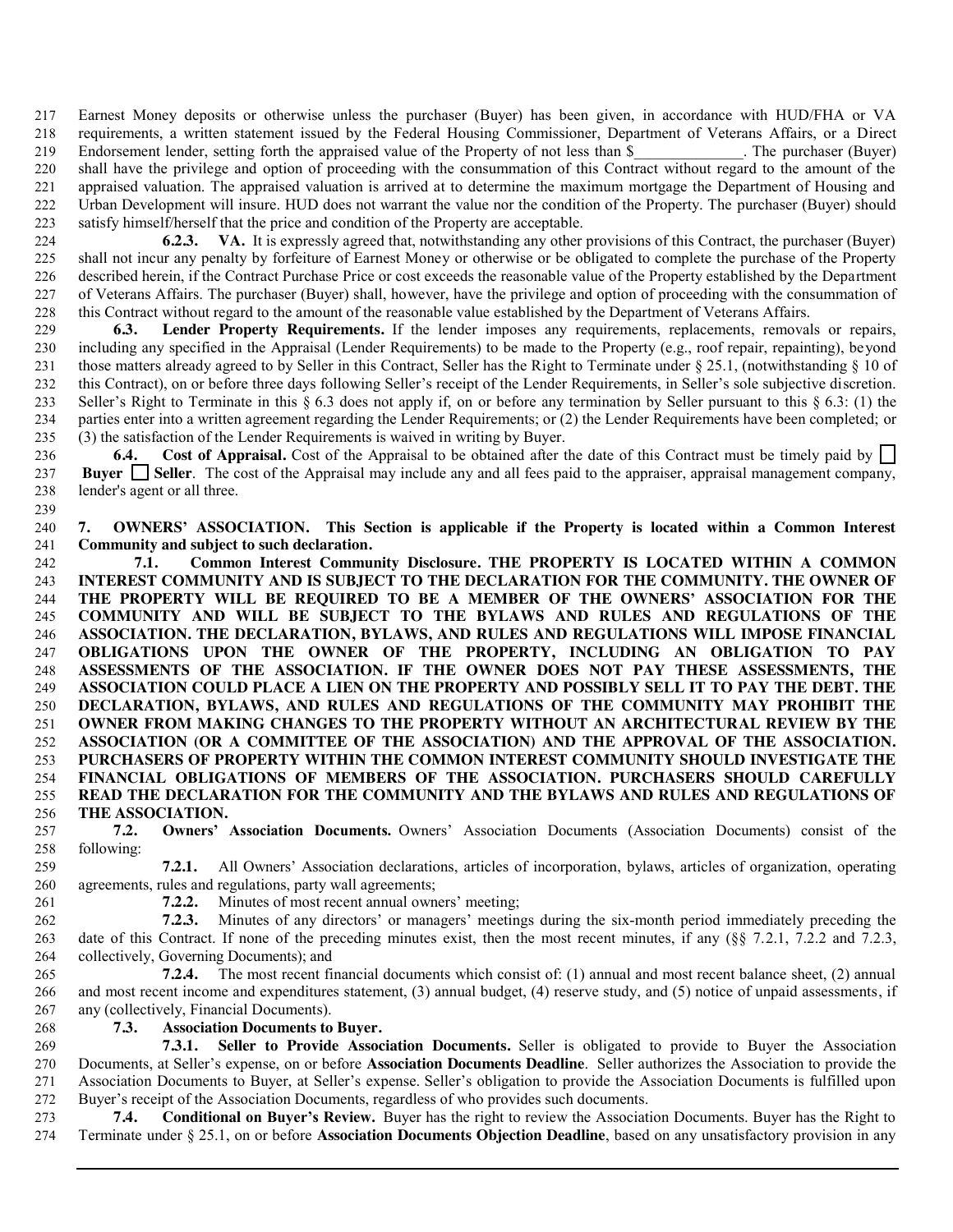of the Association Documents, in Buyer's sole subjective discretion. Should Buyer receive the Association Documents after **Association Documents Deadline**, Buyer, at Buyer's option, has the Right to Terminate under § 25.1 by Buyer's Notice to Terminate received by Seller on or before ten days after Buyer's receipt of the Association Documents. If Buyer does not receive the Association Documents, or if Buyer's Notice to Terminate would otherwise be required to be received by Seller after **Closing Date**, Buyer's Notice to Terminate must be received by Seller on or before Closing. If Seller does not receive Buyer's Notice to Terminate within such time, Buyer accepts the provisions of the Association Documents as satisfactory, and Buyer waives any Right to Terminate under this provision, notwithstanding the provisions of § 8.6 (Right of First Refusal or Contract Approval).

# **8. TITLE INSURANCE, RECORD TITLE AND OFF-RECORD TITLE.**

 **8.1. Evidence of Record Title.** 

 **8.1.1. Seller Selects Title Insurance Company.** If this box is checked, Seller will select the title insurance company to furnish the owner's title insurance policy at Seller's expense. On or before **Record Title Deadline**, Seller must furnish to Buyer, a current commitment for an owner's title insurance policy (Title Commitment), in an amount equal to the Purchase 287 Price, or if this box is checked,  $\Box$  an **Abstract of Title** certified to a current date. Seller will cause the title insurance policy to be issued and delivered to Buyer as soon as practicable at or after Closing.

 **8.1.2. Buyer Selects Title Insurance Company.** If this box is checked, Buyer will select the title insurance company to furnish the owner's title insurance policy at Buyer's expense. On or before **Record Title Deadline**, Buyer must furnish to Seller, a current commitment for owner's title insurance policy (Title Commitment), in an amount equal to the Purchase Price.

293 If neither box in  $\S 8.1.1$  or  $\S 8.1.2$  is checked,  $\S 8.1.1$  applies.

**8.1.3. Owner's Extended Coverage (OEC).** The Title Commitment Will Will Not contain Owner's Extended Coverage (OEC). If the Title Commitment is to contain OEC, it will commit to delete or insure over the standard exceptions which relate to: (1) parties in possession, (2) unrecorded easements, (3) survey matters, (4) unrecorded mechanics' liens, (5) gap period (period between the effective date and time of commitment to the date and time the deed is recorded), and (6) unpaid taxes, assessments and unredeemed tax sales prior to the year of Closing. Any additional premium expense to obtain OEC 299 will be paid by **Buyer** Seller **One-Half by Buyer and One-Half by Seller** Other

 Regardless of whether the Contract requires OEC, the Title Insurance Commitment may not provide OEC or delete or insure over any or all of the standard exceptions for OEC. The Title Insurance Company may require a New Survey or New ILC, defined below, among other requirements for OEC. If the Title Insurance Commitment is not satisfactory to Buyer, Buyer has a right to object under § 8.4 (Right to Object to Title, Resolution).

 **8.1.4. Title Documents.** Title Documents consist of the following: (1) copies of any plats, declarations, covenants, conditions and restrictions burdening the Property, and (2) copies of any other documents (or, if illegible, summaries of such documents) listed in the schedule of exceptions (Exceptions) in the Title Commitment furnished to Buyer (collectively, Title Documents).

**8.1.5. Copies of Title Documents.** Buyer must receive, on or before **Record Title Deadline**, copies of all Title Documents. This requirement pertains only to documents as shown of record in the office of the clerk and recorder in the county where the Property is located. The cost of furnishing copies of the documents required in this Section will be at the expense of the party or parties obligated to pay for the owner's title insurance policy.

**8.1.6. Existing Abstracts of Title.** Seller must deliver to Buyer copies of any abstracts of title covering all or any portion of the Property (Abstract of Title) in Seller's possession on or before **Record Title Deadline**.

 **8.2. Record Title.** Buyer has the right to review and object to the Abstract of Title or Title Commitment and any of the Title Documents as set forth in § 8.4 (Right to Object to Title, Resolution) on or before **Record Title Objection Deadline**. Buyer's objection may be based on any unsatisfactory form or content of Title Commitment or Abstract of Title, notwithstanding § 13, or any other unsatisfactory title condition, in Buyer's sole subjective discretion. If the Abstract of Title, Title Commitment or Title Documents are not received by Buyer on or before the **Record Title Deadline**, or if there is an endorsement to the Title Commitment that adds a new Exception to title, a copy of the new Exception to title and the modified Title Commitment will be delivered to Buyer. Buyer has until the earlier of Closing or ten days after receipt of such documents by Buyer to review and object to: (1) any required Title Document not timely received by Buyer, (2) any change to the Abstract of Title, Title Commitment or Title Documents, or (3) any endorsement to the Title Commitment. If Seller receives Buyer's Notice to Terminate or Notice of 323 Title Objection, pursuant to this  $\S 8.2$  (Record Title), any title objection by Buyer is governed by the provisions set forth in  $\S 8.4$  (Right to Object to Title, Resolution). If Seller has fulfilled all Seller's obligations, if any, to deliver to Buyer all documents required by § 8.1 (Evidence of Record Title) and Seller does not receive Buyer's Notice to Terminate or Notice of Title Objection by the applicable deadline specified above, Buyer accepts the condition of title as disclosed by the Abstract of Title, Title Commitment and Title Documents as satisfactory.

 **8.3. Off-Record Title.** Seller must deliver to Buyer, on or before **Off-Record Title Deadline**, true copies of all existing surveys in Seller's possession pertaining to the Property and must disclose to Buyer all easements, liens (including, without limitation, governmental improvements approved, but not yet installed) or other title matters (including, without limitation, rights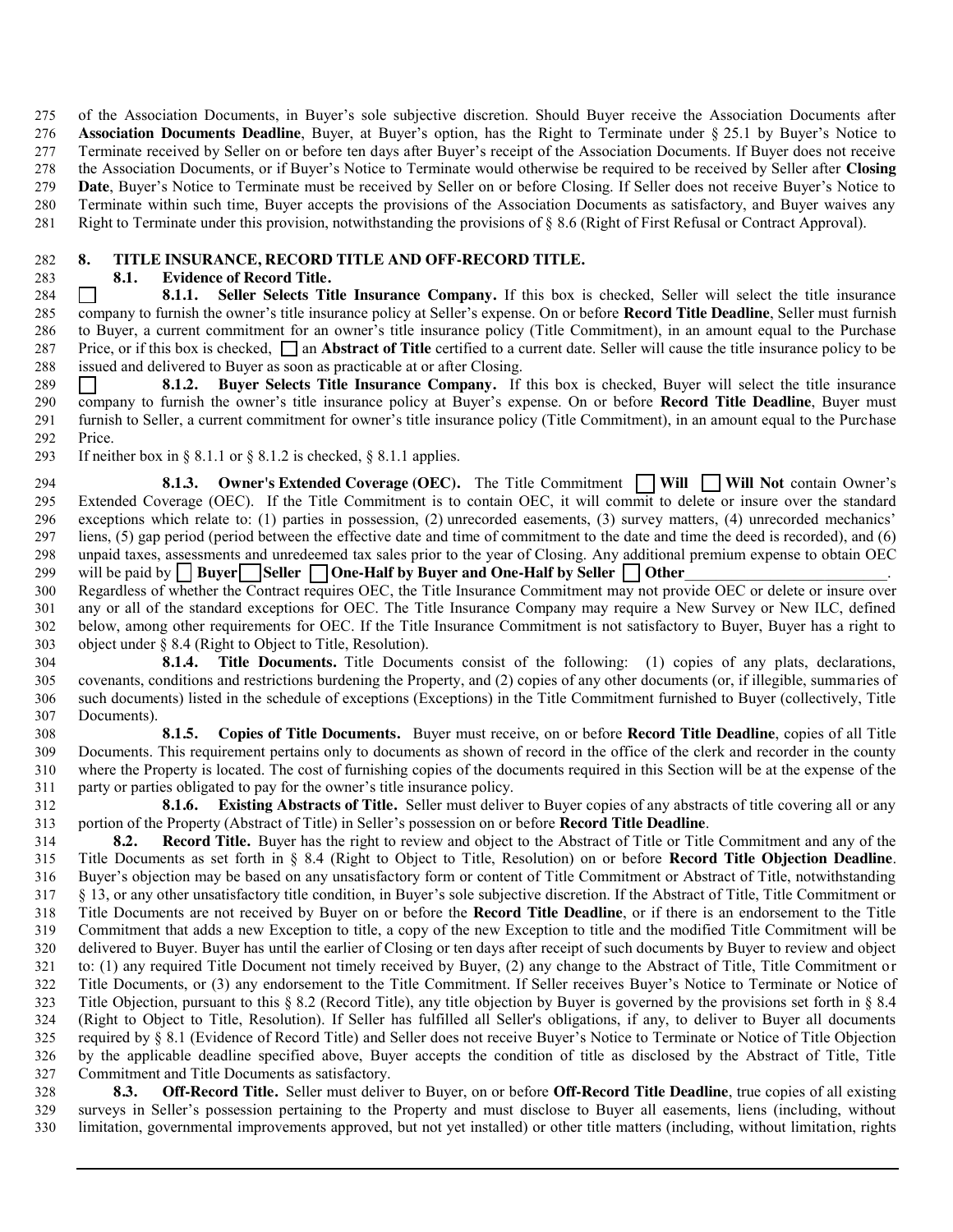of first refusal and options) not shown by public records, of which Seller has actual knowledge (Off-Record Matters). Buyer has 332 the right to inspect the Property to investigate if any third party has any right in the Property not shown by public records (e.g., unrecorded easement, boundary line discrepancy or water rights). Buyer's Notice to Terminate or Notice of Title Objection of any 334 unsatisfactory condition (whether disclosed by Seller or revealed by such inspection, notwithstanding  $\S$  8.2 and  $\S$  13), in Buyer's sole subjective discretion, must be received by Seller on or before **Off-Record Title Objection Deadline**. If an Off-Record Matter is received by Buyer after the **Off-Record Title Deadline**, Buyer has until the earlier of Closing or ten days after receipt by Buyer to review and object to such Off-Record Matter. If Seller receives Buyer's Notice to Terminate or Notice of Title Objection pursuant to this § 8.3 (Off-Record Title), any title objection by Buyer and this Contract are governed by the provisions set forth in § 8.4 (Right to Object to Title, Resolution). If Seller does not receive Buyer's Notice to Terminate or Notice of Title Objection by the applicable deadline specified above, Buyer accepts title subject to such rights, if any, of third parties of which Buyer has actual knowledge.

 **8.4. Right to Object to Title, Resolution.** Buyer's right to object to any title matters includes, but is not limited to those matters set forth in §§ 8.2 (Record Title), 8.3 (Off-Record Title) and 13 (Transfer of Title), in Buyer's sole subjective discretion. If Buyer objects to any title matter, on or before the applicable deadline, Buyer has the following options:

**8.4.1. Title Objection, Resolution.** If Seller receives Buyer's written notice objecting to any title matter (Notice of Title Objection) on or before the applicable deadline, and if Buyer and Seller have not agreed to a written settlement thereof on or before **Title Resolution Deadline**, this Contract will terminate on the expiration of **Title Resolution Deadline**, unless Seller receives Buyer's written withdrawal of Buyer's Notice of Title Objection (i.e., Buyer's written notice to waive objection to such items and waives the Right to Terminate for that reason), on or before expiration of **Title Resolution Deadline**. If either the Record Title Deadline or the Off-Record Title Deadline, or both, are extended to the earlier of Closing or ten days after receipt of 351 the applicable documents by Buyer, pursuant to  $\S 8.2$  (Record Title) or  $\S 8.3$  (Off-Record Title), the Title Resolution Deadline also will be automatically extended to the earlier of Closing or fifteen days after Buyer's receipt of the applicable documents; or

**8.4.2. Title Objection, Right to Terminate.** Buyer may exercise the Right to Terminate under § 25.1, on or before the applicable deadline, based on any unsatisfactory title matter, in Buyer's sole subjective discretion.

 **8.5. Special Taxing Districts. SPECIAL TAXING DISTRICTS MAY BE SUBJECT TO GENERAL OBLIGATION INDEBTEDNESS THAT IS PAID BY REVENUES PRODUCED FROM ANNUAL TAX LEVIES ON THE TAXABLE PROPERTY WITHIN SUCH DISTRICTS. PROPERTY OWNERS IN SUCH DISTRICTS MAY BE PLACED AT RISK FOR INCREASED MILL LEVIES AND TAX TO SUPPORT THE SERVICING OF SUCH DEBT WHERE CIRCUMSTANCES ARISE RESULTING IN THE INABILITY OF SUCH A DISTRICT TO DISCHARGE SUCH INDEBTEDNESS WITHOUT SUCH AN INCREASE IN MILL LEVIES. BUYERS SHOULD INVESTIGATE THE SPECIAL TAXING DISTRICTS IN WHICH THE PROPERTY IS LOCATED BY CONTACTING THE COUNTY TREASURER, BY REVIEWING THE CERTIFICATE OF TAXES DUE FOR THE PROPERTY, AND BY OBTAINING FURTHER INFORMATION FROM THE BOARD OF COUNTY COMMISSIONERS, THE COUNTY CLERK AND RECORDER, OR THE COUNTY ASSESSOR.** 

365 Buyer has the Right to Terminate under § 25.1, on or before **Off-Record Title Objection Deadline**, based on any unsatisfactory effect of the Property being located within a special taxing district, in Buyer's sole subjective discretion.

 **8.6. Right of First Refusal or Contract Approval.** If there is a right of first refusal on the Property or a right to approve this Contract, Seller must promptly submit this Contract according to the terms and conditions of such right. If the holder of the right of first refusal exercises such right or the holder of a right to approve disapproves this Contract, this Contract will terminate. If the right of first refusal is waived explicitly or expires, or the Contract is approved, this Contract will remain in full force and effect. Seller must promptly notify Buyer in writing of the foregoing. If expiration or waiver of the right of first refusal or approval of this Contract has not occurred on or before **Right of First Refusal Deadline**, this Contract will then terminate.

 **8.7. Title Advisory.** The Title Documents affect the title, ownership and use of the Property and should be reviewed carefully. Additionally, other matters not reflected in the Title Documents may affect the title, ownership and use of the Property, including, without limitation, boundary lines and encroachments, set-back requirements, area, zoning, building code violations, unrecorded easements and claims of easements, leases and other unrecorded agreements, water on or under the Property, and various laws and governmental regulations concerning land use, development and environmental matters.

**8.7.1. OIL, GAS, WATER AND MINERAL DISCLOSURE. THE SURFACE ESTATE OF THE PROPERTY MAY BE OWNED SEPARATELY FROM THE UNDERLYING MINERAL ESTATE, AND TRANSFER OF THE SURFACE ESTATE MAY NOT NECESSARILY INCLUDE TRANSFER OF THE MINERAL ESTATE OR WATER RIGHTS. THIRD PARTIES MAY OWN OR LEASE INTERESTS IN OIL, GAS, OTHER MINERALS, GEOTHERMAL ENERGY OR WATER ON OR UNDER THE SURFACE OF THE PROPERTY, WHICH INTERESTS MAY GIVE THEM RIGHTS TO ENTER AND USE THE SURFACE OF THE PROPERTY TO ACCESS THE MINERAL ESTATE, OIL, GAS OR WATER.**

**8.7.2. SURFACE USE AGREEMENT. THE USE OF THE SURFACE ESTATE OF THE PROPERTY TO ACCESS THE OIL, GAS OR MINERALS MAY BE GOVERNED BY A SURFACE USE AGREEMENT, A MEMORANDUM OR OTHER NOTICE OF WHICH MAY BE RECORDED WITH THE COUNTY CLERK AND RECORDER.**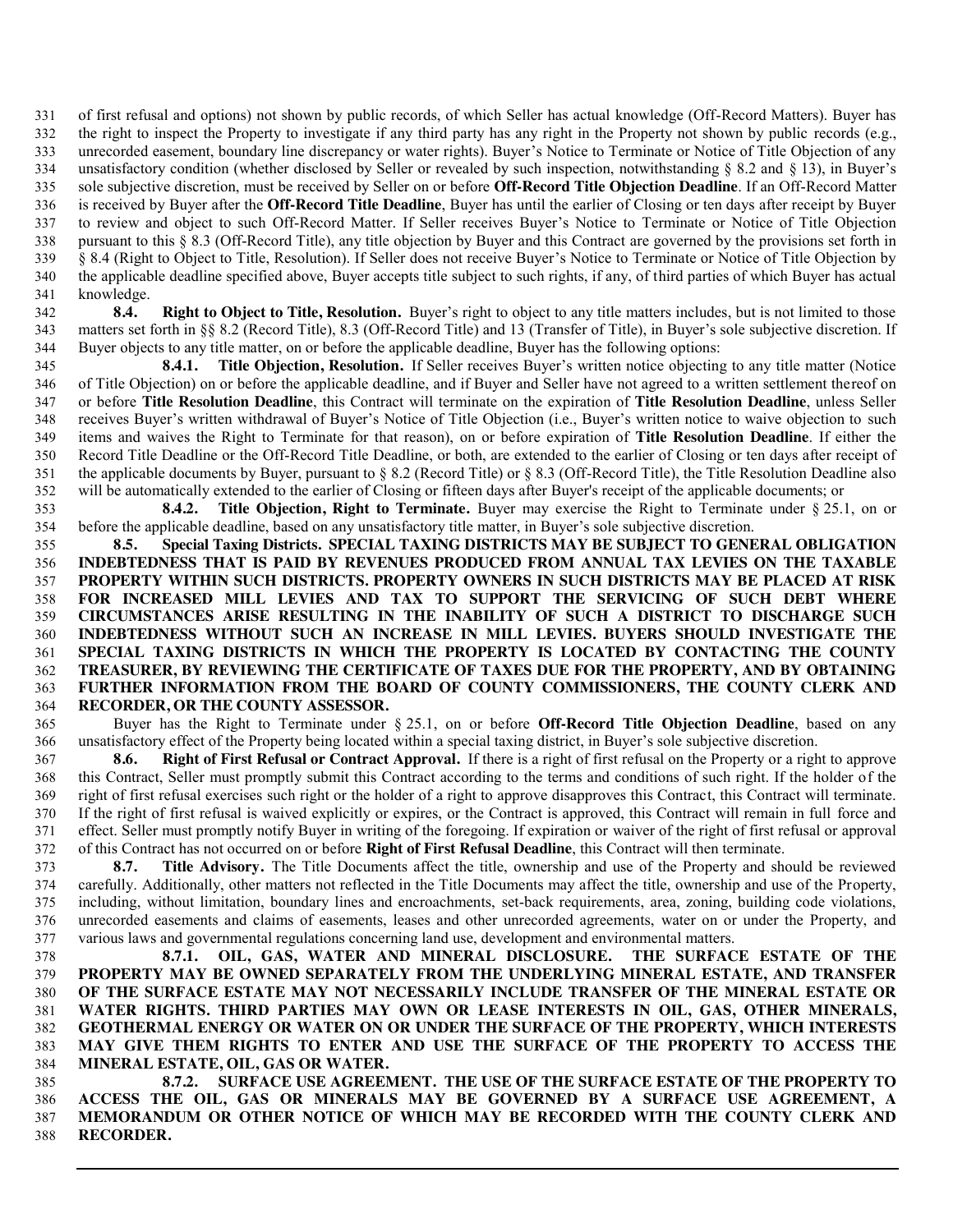| 389 | 8.7.3. OIL AND GAS ACTIVITY. OIL AND GAS ACTIVITY THAT MAY OCCUR ON OR ADJACENT                                                                                                                                                               |
|-----|-----------------------------------------------------------------------------------------------------------------------------------------------------------------------------------------------------------------------------------------------|
| 390 | TO THE PROPERTY MAY INCLUDE, BUT IS NOT LIMITED TO, SURVEYING, DRILLING, WELL COMPLETION                                                                                                                                                      |
| 391 | OPERATIONS, STORAGE, OIL AND GAS, OR PRODUCTION FACILITIES, PRODUCING WELLS, REWORKING                                                                                                                                                        |
| 392 | OF CURRENT WELLS, AND GAS GATHERING AND PROCESSING FACILITIES.                                                                                                                                                                                |
| 393 | ADDITIONAL INFORMATION. BUYER IS ENCOURAGED TO SEEK ADDITIONAL<br>8.7.4.                                                                                                                                                                      |
|     | INFORMATION REGARDING OIL AND GAS ACTIVITY ON OR ADJACENT TO THE PROPERTY, INCLUDING                                                                                                                                                          |
| 394 |                                                                                                                                                                                                                                               |
| 395 | DRILLING PERMIT APPLICATIONS. THIS INFORMATION MAY BE AVAILABLE FROM THE COLORADO OIL                                                                                                                                                         |
| 396 | AND GAS CONSERVATION COMMISSION.                                                                                                                                                                                                              |
| 397 | Title Insurance Exclusions. Matters set forth in this Section, and others, may be excepted, excluded from,<br>8.7.5.                                                                                                                          |
| 398 | or not covered by the owner's title insurance policy.                                                                                                                                                                                         |
| 399 | Consult an Attorney. Buyer is advised to timely consult legal counsel with respect to all such matters as there are<br>8.8.                                                                                                                   |
| 400 | strict time limits provided in this Contract (e.g., Record Title Objection Deadline and Off-Record Title Objection Deadline).                                                                                                                 |
| 401 | NEW ILC, NEW SURVEY.<br>9.                                                                                                                                                                                                                    |
| 402 | New ILC or New Survey. If the box is checked, a $\Box$ New Improvement Location Certificate (New ILC)<br>9.1.                                                                                                                                 |
| 403 | $\Box$ New Survey in the form of<br>is required and the following will apply:                                                                                                                                                                 |
| 404 | vey in the form of <u>section of the set of New ILC or New Survey.</u> Seller $\Box$ Buyer will order the New ILC or New Survey. The <b>9.1.1.</b> Ordering of New ILC or New Survey. $\Box$ Seller $\Box$ Buyer will order the New ILC or Ne |
| 405 | New ILC or New Survey may also be a previous ILC or survey that is in the above-required form, certified and updated as of a                                                                                                                  |
|     |                                                                                                                                                                                                                                               |
| 406 | date after the date of this Contract.                                                                                                                                                                                                         |
| 407 | 9.1.2. Payment for New ILC or New Survey. The cost of the New ILC or New Survey will be paid, on or                                                                                                                                           |
| 408 | before Closing, by: $\Box$ Seller $\Box$ Buyer or:                                                                                                                                                                                            |
| 409 |                                                                                                                                                                                                                                               |
| 410 |                                                                                                                                                                                                                                               |
| 411 |                                                                                                                                                                                                                                               |
| 412 | Delivery of New ILC or New Survey. Buyer, Seller, the issuer of the Title Commitment (or the provider<br>9.1.3.                                                                                                                               |
| 413 |                                                                                                                                                                                                                                               |
| 414 | <b>New ILC or New Survey Deadline.</b>                                                                                                                                                                                                        |
| 415 | 9.1.4. Certification of New ILC or New Survey. The New ILC or New Survey will be certified by the surveyor                                                                                                                                    |
| 416 | to all those who are to receive the New ILC or New Survey.                                                                                                                                                                                    |
|     |                                                                                                                                                                                                                                               |
| 417 | Buyer's Right to Waive or Change New ILC or New Survey Selection. Buyer may select a New ILC or New<br>9.2.                                                                                                                                   |
| 418 | Survey different than initially specified in this Contract if there is no additional cost to Seller or change to the New ILC or New                                                                                                           |
| 419 | Survey Objection Deadline. Buyer may, in Buyer's sole subjective discretion, waive a New ILC or New Survey if done prior to                                                                                                                   |
| 420 | Seller incurring any cost for the same.                                                                                                                                                                                                       |
| 421 | New ILC or New Survey Objection. Buyer has the right to review and object to the New ILC or New Survey. If<br>9.3.                                                                                                                            |
| 422 | the New ILC or New Survey is not timely received by Buyer or is unsatisfactory to Buyer, in Buyer's sole subjective discretion,                                                                                                               |
| 423 | Buyer may, on or before New ILC or New Survey Objection Deadline, notwithstanding § 8.3 or § 13:                                                                                                                                              |
| 424 | Notice to Terminate. Notify Seller in writing that this Contract is terminated; or<br>9.3.1.                                                                                                                                                  |
| 425 | New ILC or New Survey Objection. Deliver to Seller a written description of any matter that was to be<br>9.3.2.                                                                                                                               |
| 426 | shown or is shown in the New ILC or New Survey that is unsatisfactory and that Buyer requires Seller to correct.                                                                                                                              |
|     |                                                                                                                                                                                                                                               |
| 427 | 9.3.3. New ILC or New Survey Resolution. If a New ILC or New Survey Objection is received by Seller, on                                                                                                                                       |
| 428 | or before New ILC or New Survey Objection Deadline, and if Buyer and Seller have not agreed in writing to a settlement                                                                                                                        |
| 429 | thereof on or before New ILC or New Survey Resolution Deadline, this Contract will terminate on expiration of the New ILC                                                                                                                     |
| 430 | or New Survey Resolution Deadline, unless Seller receives Buyer's written withdrawal of the New ILC or New Survey                                                                                                                             |
| 431 | Objection before such termination, i.e., on or before expiration of New ILC or New Survey Resolution Deadline.                                                                                                                                |
| 432 | DISCLOSURE, INSPECTION AND DUE DILIGENCE                                                                                                                                                                                                      |
|     |                                                                                                                                                                                                                                               |
| 433 | 10. PROPERTY DISCLOSURE, INSPECTION, INDEMNITY, INSURABILITY, DUE DILIGENCE, BUYER                                                                                                                                                            |
| 434 | DISCLOSURE AND SOURCE OF WATER.                                                                                                                                                                                                               |
| 435 | 10.1. Seller's Property Disclosure. On or before Seller's Property Disclosure Deadline, Seller agrees to deliver to                                                                                                                           |
| 436 | Buyer the most current version of the applicable Colorado Real Estate Commission's Seller's Property Disclosure form completed                                                                                                                |
| 437 | by Seller to Seller's actual knowledge, current as of the date of this Contract.                                                                                                                                                              |
| 438 | Disclosure of Latent Defects; Present Condition. Seller must disclose to Buyer any latent defects actually known<br>10.2.                                                                                                                     |
|     | by Seller. Seller agrees that disclosure of latent defects will be in writing. Except as otherwise provided in this Contract, Buyer                                                                                                           |
| 439 |                                                                                                                                                                                                                                               |
| 440 | acknowledges that Seller is conveying the Property to Buyer in an "As Is" condition, "Where Is" and "With All Faults."                                                                                                                        |
| 441 | 10.3. Inspection. Unless otherwise provided in this Contract, Buyer, acting in good faith, has the right to have inspections                                                                                                                  |
| 442 | (by one or more third parties, personally or both) of the Property and Inclusions (Inspection), at Buyer's expense. If (1) the                                                                                                                |
| 443 | physical condition of the Property, including, but not limited to, the roof, walls, structural integrity of the Property, the electrical,                                                                                                     |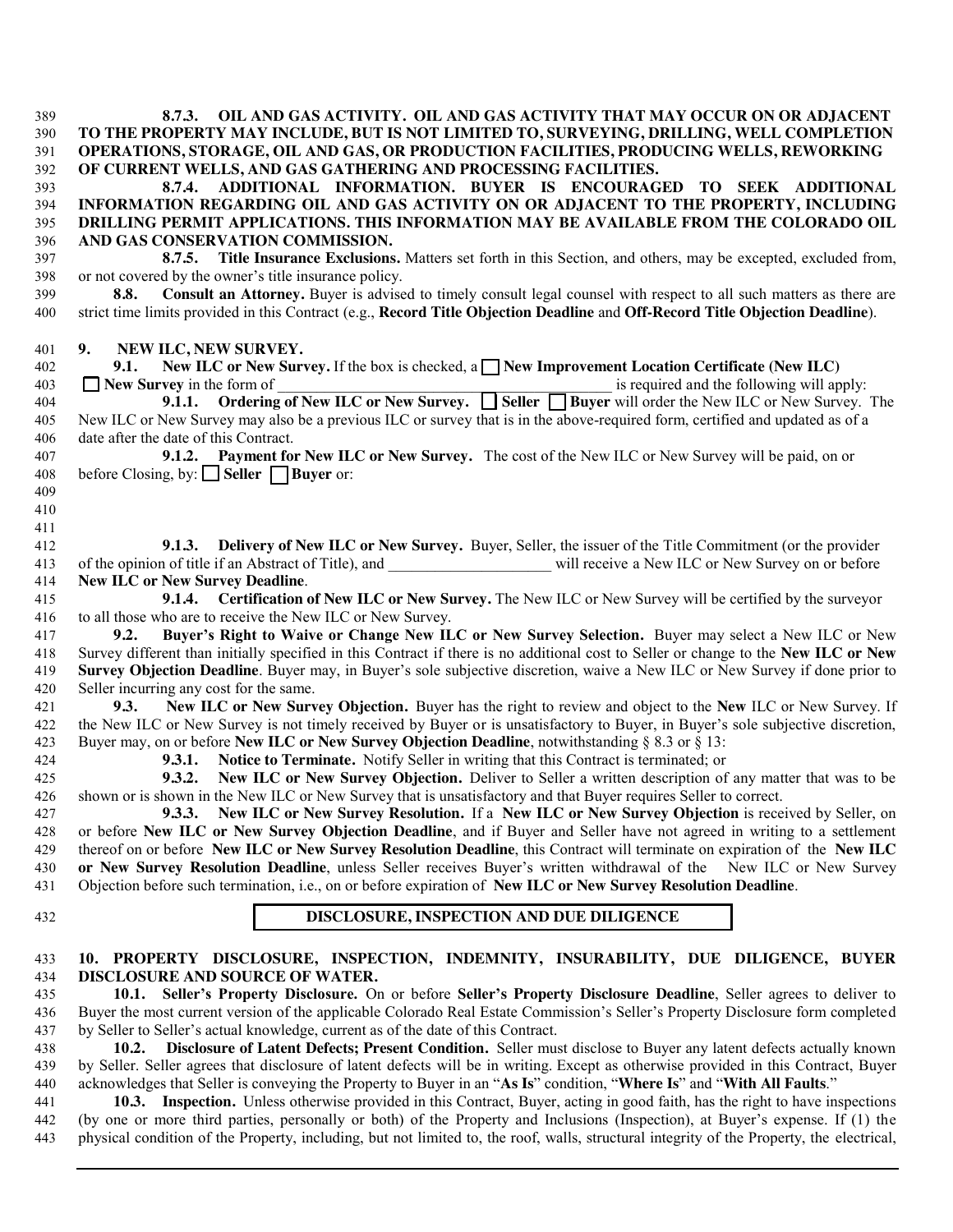plumbing, HVAC and other mechanical systems of the Property, (2) the physical condition of the Inclusions, (3) service to the Property (including utilities and communication services), systems and components of the Property (e.g., heating and plumbing), (4) any proposed or existing transportation project, road, street or highway, or (5) any other activity, odor or noise (whether on or off the Property) and its effect or expected effect on the Property or its occupants is unsatisfactory, in Buyer's sole subjective discretion, Buyer may, on or before **Inspection Objection Deadline**:

**10.3.1. Notice to Terminate.** Notify Seller in writing that this Contract is terminated; or

**10.3.2. Inspection Objection.** Deliver to Seller a written description of any unsatisfactory physical condition that Buyer requires Seller to correct.

 **10.3.3. Inspection Resolution.** If an Inspection Objection is received by Seller, on or before **Inspection Objection Deadline**, and if Buyer and Seller have not agreed in writing to a settlement thereof on or before **Inspection Resolution Deadline**, this Contract will terminate on **Inspection Resolution Deadline** unless Seller receives Buyer's written withdrawal of the Inspection Objection before such termination, i.e., on or before expiration of **Inspection Resolution Deadline**.

 **10.4. Damage, Liens and Indemnity.** Buyer, except as otherwise provided in this Contract or other written agreement between the parties, is responsible for payment for all inspections, tests, surveys, engineering reports, or other reports performed at Buyer's request (Work) and must pay for any damage that occurs to the Property and Inclusions as a result of such Work. Buyer must not permit claims or liens of any kind against the Property for Work performed on the Property. Buyer agrees to indemnify, protect and hold Seller harmless from and against any liability, damage, cost or expense incurred by Seller and caused by any such Work, claim, or lien. This indemnity includes Seller's right to recover all costs and expenses incurred by Seller to defend against any such liability, damage, cost or expense, or to enforce this section, including Seller's reasonable attorney fees, legal fees and expenses. The provisions of this section survive the termination of this Contract. This § 10.4 does not apply to items performed pursuant to an Inspection Resolution.

 **10.5. Insurability.** Buyer has the right to review and object to the availability, terms and conditions of and premium for property insurance (Property Insurance). Buyer has the Right to Terminate under § 25.1, on or before **Property Insurance Objection Deadline**, based on any unsatisfactory provision of the Property Insurance, in Buyer's sole subjective discretion.

**10.6. Due Diligence.** 

 **10.6.1. Due Diligence Documents.** If the respective box is checked, Seller agrees to deliver copies of the following documents and information pertaining to the Property (Due Diligence Documents) to Buyer on or before **Due Diligence Documents Delivery Deadline**:

 **10.6.1.1.** All current leases, including any amendments or other occupancy agreements, pertaining to the Property. Those leases or other occupancy agreements pertaining to the Property that survive Closing are as follows (Leases):

**10.6.1.2.** Other documents and information:

**10.6.2. Due Diligence Documents Review and Objection.** Buyer has the right to review and object to Due Diligence Documents. If the Due Diligence Documents are not supplied to Buyer or are unsatisfactory in Buyer's sole subjective discretion, Buyer may, on or before **Due Diligence Documents Objection Deadline**:

 

 **10.6.2.1. Notice to Terminate.** Notify Seller in writing that this Contract is terminated; or

**10.6.2.2. Due Diligence Documents Objection.** Deliver to Seller a written description of any unsatisfactory Due Diligence Documents that Buyer requires Seller to correct.

**10.6.3. Due Diligence Documents Resolution.** If a Due Diligence Documents Objection is received by Seller, on or before **Due Diligence Documents Objection Deadline**, and if Buyer and Seller have not agreed in writing to a settlement thereof on or before **Due Diligence Documents Resolution Deadline**, this Contract will terminate on **Due Diligence Documents Resolution Deadline** unless Seller receives Buyer's written withdrawal of the Due Diligence Documents Objection before such termination, i.e., on or before expiration of **Due Diligence Documents Resolution Deadline**.

10.7. **Conditional Upon Sale of Property.** This Contract is conditional upon the sale and closing of that certain property owned by Buyer and commonly known as Buyer has the Right to Terminate 493 owned by Buyer and commonly known as under § 25.1 effective upon Seller's receipt of Buyer's Notice to Terminate on or before **Conditional Sale Deadline** if such property is not sold and closed by such deadline. This § 10.7 is for the sole benefit of Buyer. If Seller does not receive Buyer's Notice to Terminate on or before **Conditional Sale Deadline**, Buyer waives any Right to Terminate under this provision.

 **10.8. Source of Potable Water (Residential Land and Residential Improvements Only).** Buyer **Does Does Not** acknowledge receipt of a copy of Seller's Property Disclosure or Source of Water Addendum disclosing the source of potable water for the Property. There is **No Well**. Buyer **Does Does Not** acknowledge receipt of a copy of the current well permit.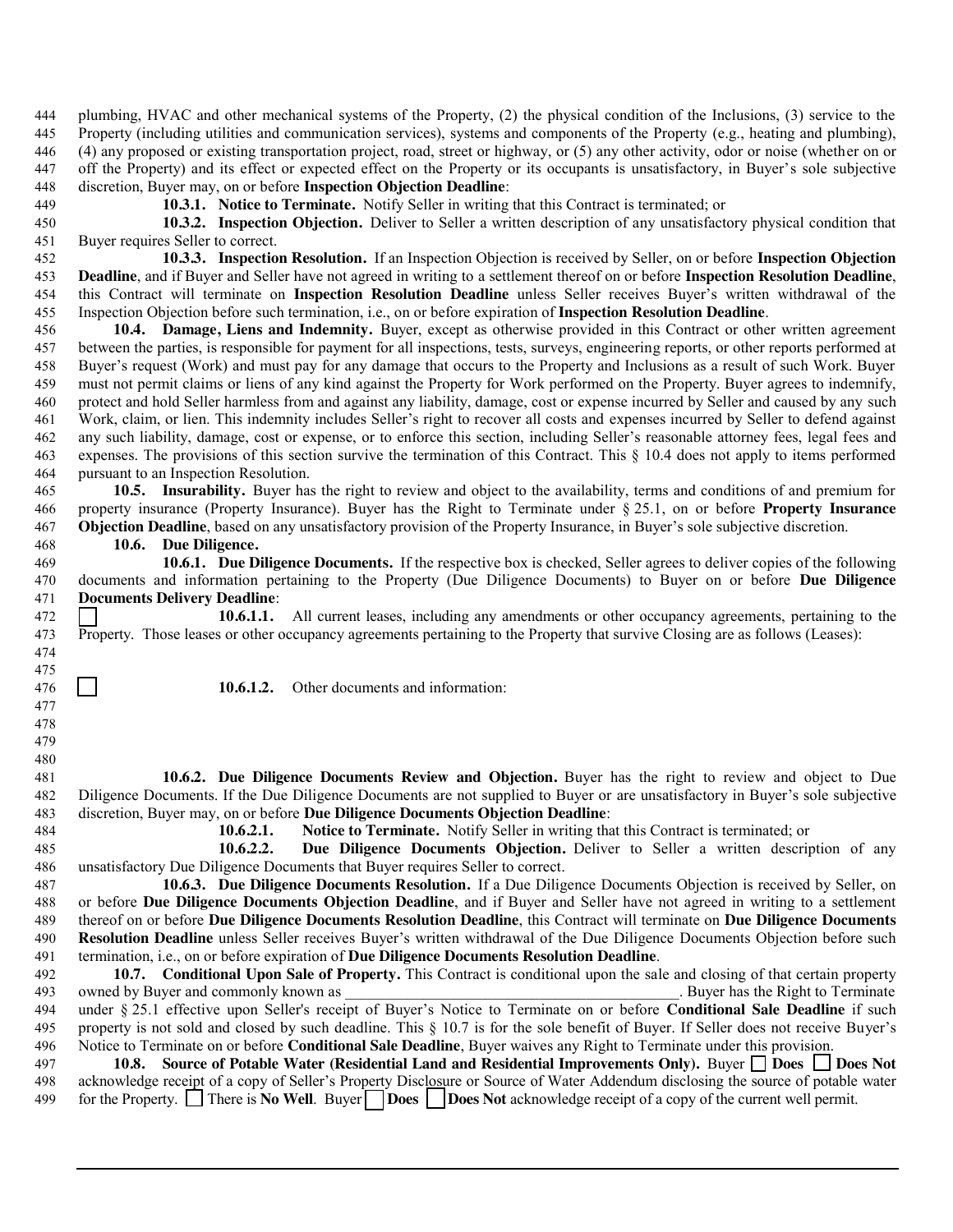#### **Note to Buyer: SOME WATER PROVIDERS RELY, TO VARYING DEGREES, ON NONRENEWABLE GROUND WATER. YOU MAY WISH TO CONTACT YOUR PROVIDER (OR INVESTIGATE THE DESCRIBED SOURCE) TO DETERMINE THE LONG-TERM SUFFICIENCY OF THE PROVIDER'S WATER SUPPLIES.**

 **10.9. Carbon Monoxide Alarms. Note:** If the improvements on the Property have a fuel-fired heater or appliance, a fireplace, or an attached garage and include one or more rooms lawfully used for sleeping purposes (Bedroom), the parties acknowledge that Colorado law requires that Seller assure the Property has an operational carbon monoxide alarm installed within fifteen feet of the entrance to each Bedroom or in a location as required by the applicable building code.

 **10.10. Lead-Based Paint.** Unless exempt, if the improvements on the Property include one or more residential dwellings for which a building permit was issued prior to January 1, 1978, this Contract is void unless (1) a completed Lead-Based Paint Disclosure (Sales) form is signed by Seller, the required real estate licensees and Buyer, and (2) Seller receives the completed and fully executed form prior to the time when this Contract is signed by all parties. Buyer acknowledges timely receipt of a completed Lead-Based Paint Disclosure (Sales) form signed by Seller and the real estate licensees.

 **10.11. Methamphetamine Disclosure.** If Seller knows that methamphetamine was ever manufactured, processed, cooked, disposed of, used or stored at the Property, Seller is required to disclose such fact. No disclosure is required if the Property was remediated in accordance with state standards and other requirements are fulfilled pursuant to § 25-18.5-102, C.R.S. Buyer further acknowledges that Buyer has the right to engage a certified hygienist or industrial hygienist to test whether the Property has ever been used as a methamphetamine laboratory. Buyer has the Right to Terminate under § 25.1, upon Seller's receipt of Buyer's written Notice to Terminate, notwithstanding any other provision of this Contract, based on Buyer's test results that indicate the Property has been contaminated with methamphetamine, but has not been remediated to meet the standards established by rules of the State Board of Health promulgated pursuant to § 25-18.5-102, C.R.S. Buyer must promptly give written notice to Seller of the results of the test.

#### **11. TENANT ESTOPPEL STATEMENTS. [Intentionally Deleted]**

**CLOSING PROVISIONS** 

### **12. CLOSING DOCUMENTS, INSTRUCTIONS AND CLOSING.**

 **12.1. Closing Documents and Closing Information.** Seller and Buyer will cooperate with the Closing Company to enable the Closing Company to prepare and deliver documents required for Closing to Buyer and Seller and their designees. If Buyer is obtaining a new loan to purchase the Property, Buyer acknowledges Buyer's lender is required to provide the Closing Company, in a timely manner, all required loan documents and financial information concerning Buyer's new loan. Buyer and Seller will furnish any additional information and documents required by Closing Company that will be necessary to complete this transaction. Buyer and Seller will sign and complete all customary or reasonably required documents at or before Closing.

**12.2. Closing Instructions.** Colorado Real Estate Commission's Closing Instructions **Are Are** Not executed with this Contract.

 **12.3. Closing.** Delivery of deed from Seller to Buyer will be at closing (Closing). Closing will be on the date specified as the **Closing Date** or by mutual agreement at an earlier date. The hour and place of Closing will be as designated by 

 **12.4. Disclosure of Settlement Costs.** Buyer and Seller acknowledge that costs, quality, and extent of service vary between different settlement service providers (e.g., attorneys, lenders, inspectors and title companies).

 **13. TRANSFER OF TITLE.** Subject to tender of payment at Closing as required herein and compliance by Buyer with the 538 other terms and provisions hereof, Seller must execute and deliver a good and sufficient deed

 to Buyer, at Closing, conveying the Property free and clear of all taxes except the general taxes for the year of Closing. Except as provided herein, title will be conveyed free and clear of all liens, including any governmental liens for special improvements installed as of the date of Buyer's signature hereon, whether assessed or not. Title will be conveyed subject to:

 **13.1.** Those specific Exceptions described by reference to recorded documents as reflected in the Title Documents accepted by Buyer in accordance with **Record Title**,

**13.2.** Distribution utility easements (including cable TV),

 **13.3.** Those specifically described rights of third parties not shown by the public records of which Buyer has actual knowledge and which were accepted by Buyer in accordance with **Off-Record Title** and **New ILC or New Survey**,

**13.4.** Inclusion of the Property within any special taxing district, and

 **13.5.** Any special assessment if the improvements were not installed as of the date of Buyer's signature hereon, whether assessed prior to or after Closing, and

**13.6.** Other

 **14. PAYMENT OF ENCUMBRANCES.** Any encumbrance required to be paid will be paid at or before Closing from the proceeds of this transaction or from any other source.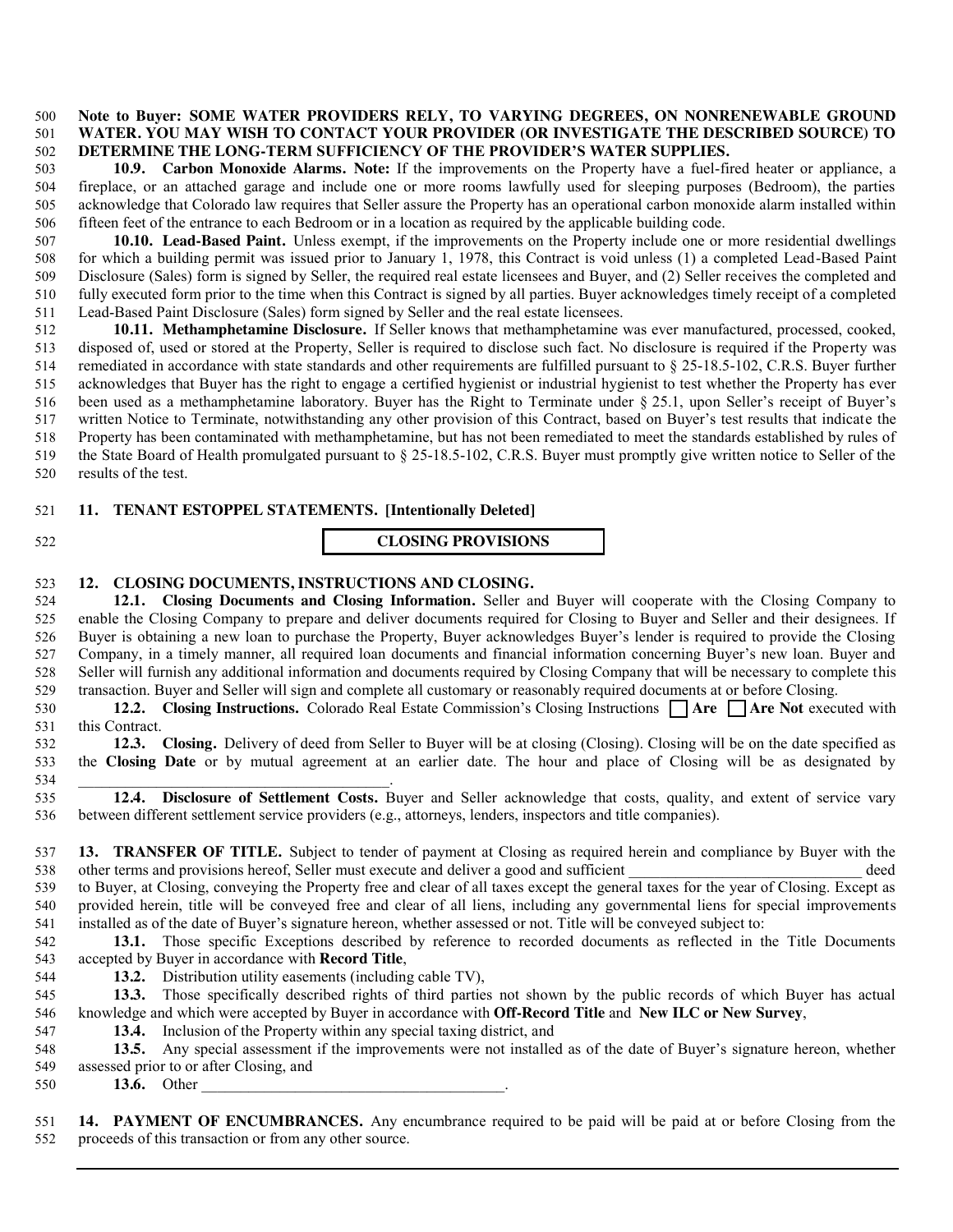| 553 | 15. CLOSING COSTS, CLOSING FEE, ASSOCIATION FEES AND TAXES.                                                                                            |
|-----|--------------------------------------------------------------------------------------------------------------------------------------------------------|
| 554 | 15.1. Closing Costs. Buyer and Seller must pay, in Good Funds, their respective closing costs and all other items required                             |
| 555 | to be paid at Closing, except as otherwise provided herein.                                                                                            |
| 556 | 15.2. Closing Services Fee. The fee for real estate closing services must be paid at Closing by <b>Buyer</b> Seller                                    |
| 557 | One-Half by Buyer and One-Half by Seller   Other                                                                                                       |
| 558 | 15.3. Status Letter and Record Change Fees. Any fees incident to the issuance of Association's statement of                                            |
| 559 | assessments (Status Letter) must be paid by $\vert$ None $\vert$ Buyer $\vert$ Seller $\vert$ One-Half by Buyer and One-Half by Seller.                |
| 560 | Any record change fee assessed by the Association including, but not limited to, ownership record transfer fees regardless of name                     |
| 561 | or title of such fee (Association's Record Change Fee) must be paid by   None   Buyer   Seller   One-Half by Buyer                                     |
| 562 | and One-Half by Seller.                                                                                                                                |
| 563 | <b>15.4.</b> Local Transfer Tax. The Local Transfer Tax of $\%$ of the Purchase Price must be paid at Closing by                                       |
| 564 | □ None □ Buyer □ Seller     One-Half by Buyer and One-Half by Seller.                                                                                  |
| 565 | 15.5. Private Transfer Fee. Private transfer fees and other fees due to a transfer of the Property, payable at Closing, such                           |
| 566 | as community association fees, developer fees and foundation fees, must be paid at Closing by $\Box$ None<br>Buyer  <br>  Seller                       |
|     | <b>One-Half by Buyer and One-Half by Seller</b> . The Private Transfer fee, whether one or more, is for the following association(s):                  |
| 567 | in the total amount of $\_\_\%$ of the Purchase Price or \$                                                                                            |
| 568 |                                                                                                                                                        |
| 569 | Water Transfer Fees. The Water Transfer Fees can change. The fees, as of the date of this Contract, do not exceed<br>15.6.                             |
| 570 | \$<br>for:                                                                                                                                             |
| 571 | Water Stock/Certificates<br>Water District                                                                                                             |
| 572 | <b>Augmentation Membership</b><br>Small Domestic Water Company                                                                                         |
| 573 | and must be paid at Closing by $\Box$ None $\Box$ Buyer $\Box$ Seller $\Box$ One-Half by Buyer and One-Half by Seller                                  |
| 574 | 15.7. Sales and Use Tax. Any sales and use tax that may accrue because of this transaction must be paid when due by                                    |
| 575 | None    Buyer $\Box$ Seller $\Box$ One-Half by Buyer and One-Half by Seller.                                                                           |
| 576 | <b>16. PRORATIONS.</b> The following will be prorated to the <b>Closing Date</b> , except as otherwise provided:                                       |
| 577 | 16.1. Taxes. Personal property taxes, if any, special taxing district assessments, if any, and general real estate taxes for the                       |
| 578 | year of Closing, based on <b>Traxes for the Calendar Year Immediately Preceding Closing The Most Recent Mill Levy and</b>                              |
|     | Most Recent Assessed Valuation, adjusted by any applicable qualifying seniors property tax exemption, qualifying disabled                              |
| 579 |                                                                                                                                                        |
| 580 | veteran exemption or $\Box$ Other<br><b>16.2.</b> Rents. Rents based on Rents Actually Received Accrued. At Closing, Seller will transfer or credit to |
| 581 |                                                                                                                                                        |
| 582 | Buyer the security deposits for all Leases assigned, or any remainder after lawful deductions, and notify all tenants in writing of                    |
| 583 | such transfer and of the transferee's name and address. Seller must assign to Buyer all Leases in effect at Closing and Buyer must                     |
| 584 | assume Seller's obligations under such Leases.                                                                                                         |
| 585 | 16.3. Association Assessments. Current regular Association assessments and dues (Association Assessments) paid in                                      |
| 586 | advance will be credited to Seller at Closing. Cash reserves held out of the regular Association Assessments for deferred                              |
| 587 | maintenance by the Association will not be credited to Seller except as may be otherwise provided by the Governing Documents.                          |
| 588 | Buyer acknowledges that Buyer may be obligated to pay the Association, at Closing, an amount for reserves or working capital.                          |
| 589 | Any special assessment assessed prior to Closing Date by the Association will be the obligation of <b>Buyer</b> Seller. Except                         |
| 590 | however, any special assessment by the Association for improvements that have been installed as of the date of Buyer's signature                       |
| 591 | hereon, whether assessed prior to or after Closing, will be the obligation of Seller. Seller represents that the Association                           |
| 592 |                                                                                                                                                        |
| 593 |                                                                                                                                                        |
| 594 |                                                                                                                                                        |
| 595 | deliver to Buyer before Closing Date a current Status Letter.                                                                                          |
| 596 | 16.4. Other Prorations. Water and sewer charges, propane, interest on continuing loan, and ___________________.                                        |
| 597 | 16.5. Final Settlement. Unless otherwise agreed in writing, these prorations are final.                                                                |
|     |                                                                                                                                                        |
| 598 | 17. POSSESSION. Possession of the Property will be delivered to Buyer on Possession Date at Possession Time, subject to                                |
| 599 | the Leases as set forth in $\S$ 10.6.1.1.                                                                                                              |
| 600 |                                                                                                                                                        |
| 601 | If Seller, after Closing, fails to deliver possession as specified, Seller will be subject to eviction and will be additionally liable                 |
| 602 | to Buyer for payment of \$<br>per day (or any part of a day notwithstanding § 18.1) from Possession Date and                                           |
| 603 | Possession Time until possession is delivered.                                                                                                         |
| 604 | Buyer represents that Buyer will occupy the Property as Buyer's principal residence unless the following box is checked,                               |
| 605 | then Buyer Does Not represent that Buyer will occupy the Property as Buyer's principal residence.                                                      |
| 606 | If the box is checked, Buyer and Seller agree to execute a Post-Closing Occupancy Agreement.                                                           |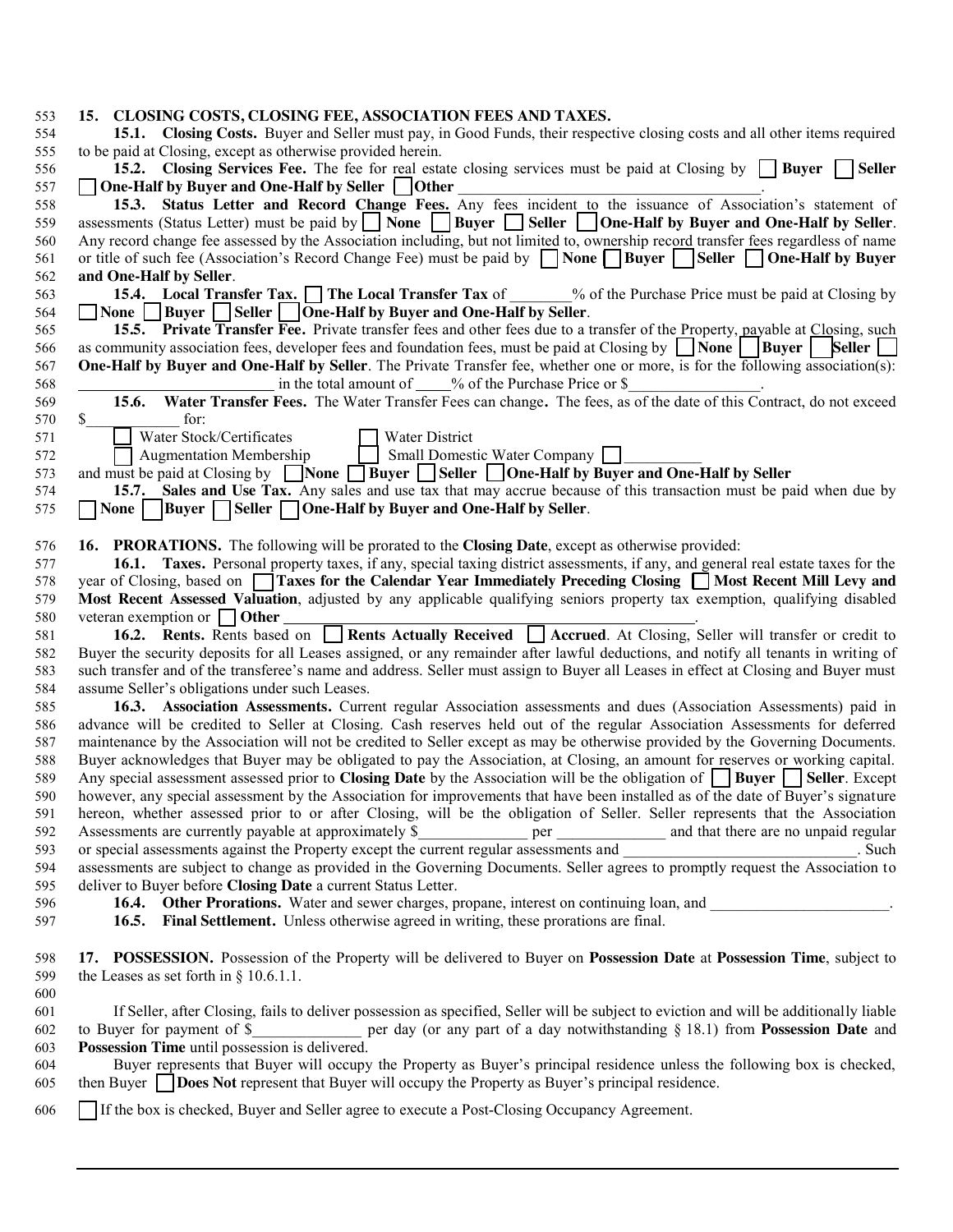#### **GENERAL PROVISIONS**

#### **18. DAY; COMPUTATION OF PERIOD OF DAYS, DEADLINE.**

 **18.1. Day.** As used in this Contract, the term "day" means the entire day ending at 11:59 p.m., United States Mountain Time (Standard or Daylight Savings as applicable).

 **18.2. Computation of Period of Days, Deadline.** In computing a period of days, when the ending date is not specified, the first day is excluded and the last day is included (e.g., three days after MEC). If any deadline falls on a Saturday, Sunday or 613 federal or Colorado state holiday (Holiday), such deadline  $\Box$  Will  $\Box$  Will Not be extended to the next day that is not a Saturday, Sunday or Holiday. Should neither box be checked, the deadline will not be extended.

# **19. CAUSES OF LOSS, INSURANCE; DAMAGE TO INCLUSIONS AND SERVICES; CONDEMNATION; AND**

 **WALK-THROUGH.** Except as otherwise provided in this Contract, the Property, Inclusions or both will be delivered in the condition existing as of the date of this Contract, ordinary wear and tear excepted.

 **19.1. Causes of Loss, Insurance.** In the event the Property or Inclusions are damaged by fire, other perils or causes of loss prior to Closing in an amount of not more than ten percent of the total Purchase Price (Property Damage), and if the repair of the damage will be paid by insurance (other than the deductible to be paid by Seller), then Seller, upon receipt of the insurance proceeds, will use Seller's reasonable efforts to repair the Property before **Closing Date**. Buyer has the Right to Terminate under § 25.1, on or before **Closing Date** if the Property is not repaired before **Closing Date** or if the damage exceeds such sum. Should Buyer elect to carry out this Contract despite such Property Damage, Buyer is entitled to a credit at Closing for all insurance proceeds that were received by Seller (but not the Association, if any) resulting from damage to the Property and Inclusions, plus the amount of any deductible provided for in the insurance policy. This credit may not exceed the Purchase Price. In the event Seller has not received the insurance proceeds prior to Closing, the parties may agree to extend the **Closing Date** to have the Property repaired prior to Closing or, at the option of Buyer, (1) Seller must assign to Buyer the right to the proceeds at Closing, if acceptable to Seller's insurance company and Buyer's lender; or (2) the parties may enter into a written agreement prepared by the parties or their attorney requiring the Seller to escrow at Closing from Seller's sale proceeds the amount Seller has received and will receive due to such damage, not exceeding the total Purchase Price, plus the amount of any deductible that applies to the insurance claim.

 **19.2. Damage, Inclusions and Services.** Should any Inclusion or service (including utilities and communication services), system, component or fixture of the Property (collectively Service) (e.g., heating or plumbing), fail or be damaged between the date of this Contract and Closing or possession, whichever is earlier, then Seller is liable for the repair or replacement of such Inclusion or Service with a unit of similar size, age and quality, or an equivalent credit, but only to the extent that the maintenance or replacement of such Inclusion or Service is not the responsibility of the Association, if any, less any insurance proceeds received by Buyer covering such repair or replacement. If the failed or damaged Inclusion or Service is not repaired or replaced on or before Closing or possession, whichever is earlier, Buyer has the Right to Terminate under § 25.1, on or before **Closing Date**, or, at the option of Buyer, Buyer is entitled to a credit at Closing for the repair or replacement of such Inclusion or Service. Such credit must not exceed the Purchase Price. If Buyer receives such a credit, Seller's right for any claim against the Association, if any, will survive Closing. Seller and Buyer are aware of the existence of pre-owned home warranty programs that may be purchased and may cover the repair or replacement of such Inclusions.

 **19.3. Condemnation.** In the event Seller receives actual notice prior to Closing that a pending condemnation action may result in a taking of all or part of the Property or Inclusions, Seller must promptly notify Buyer, in writing, of such condemnation action. Buyer has the Right to Terminate under § 25.1, on or before **Closing Date**, based on such condemnation action, in Buyer's sole subjective discretion. Should Buyer elect to consummate this Contract despite such diminution of value to the Property and Inclusions, Buyer is entitled to a credit at Closing for all condemnation proceeds awarded to Seller for the diminution in the value of the Property or Inclusions but such credit will not include relocation benefits or expenses, or exceed the Purchase Price.

 **19.4. Walk-Through and Verification of Condition.** Buyer, upon reasonable notice, has the right to walk through the Property prior to Closing to verify that the physical condition of the Property and Inclusions complies with this Contract.

 **20. RECOMMENDATION OF LEGAL AND TAX COUNSEL.** By signing this Contract, Buyer and Seller acknowledge that the respective broker has advised that this Contract has important legal consequences and has recommended the examination of title and consultation with legal and tax or other counsel before signing this Contract.

 **21. TIME OF ESSENCE, DEFAULT AND REMEDIES.** Time is of the essence for all dates and deadlines in this Contract. This means that all dates and deadlines are strict and absolute. If any payment due, including Earnest Money, is not paid, honored or tendered when due, or if any obligation is not performed timely as provided in this Contract or waived, the non-defaulting party has the following remedies:

**21.1. If Buyer is in Default:**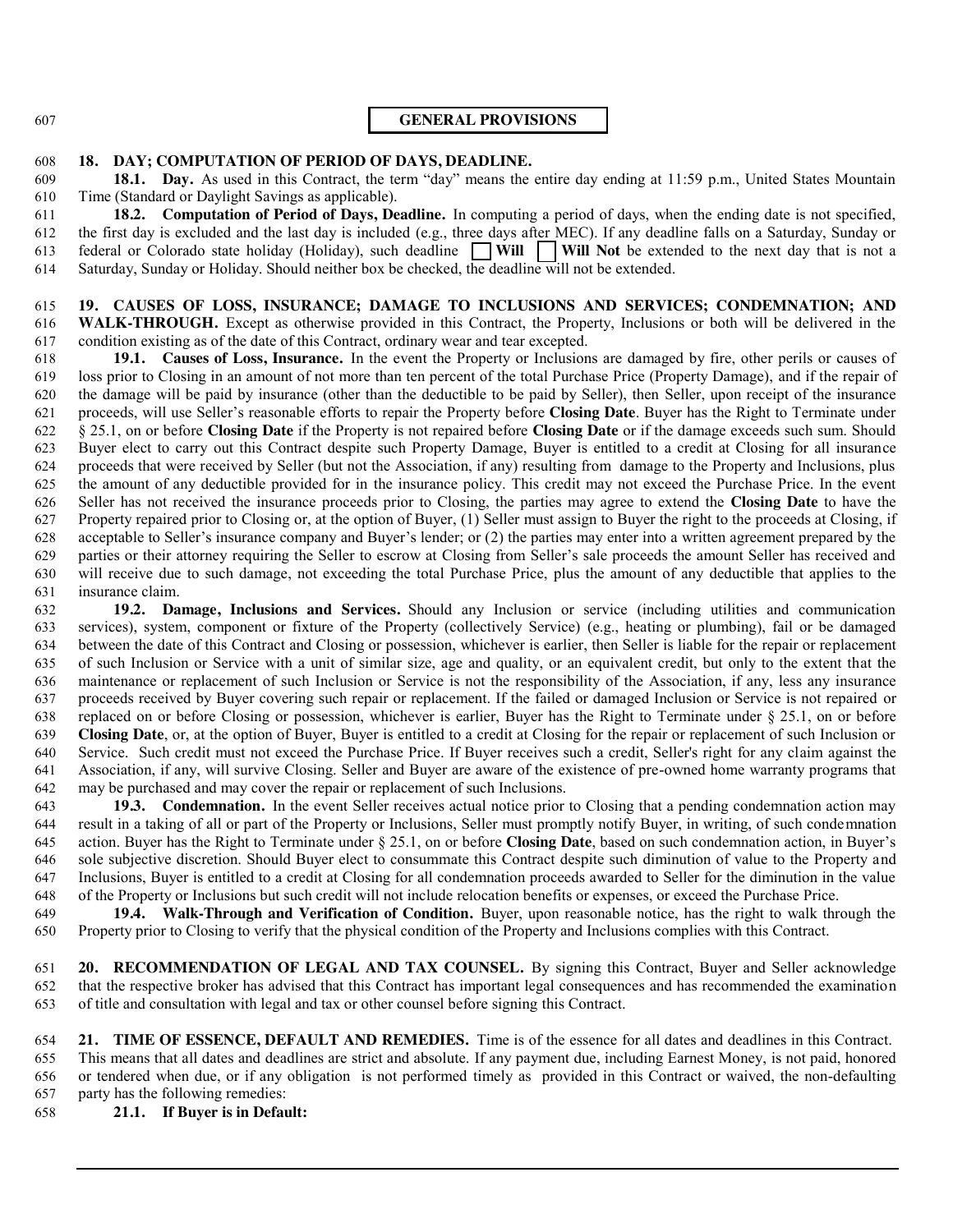**21.1.1. Specific Performance.** Seller may elect to cancel this Contract and all Earnest Money (whether or not paid by Buyer) will be paid to Seller and retained by Seller. It is agreed that the Earnest Money is not a penalty, and the Parties agree the amount is fair and reasonable. Seller may recover such additional damages as may be proper. Alternatively, Seller may elect to treat this Contract as being in full force and effect and Seller has the right to specific performance or damages, or both.

**21.1.2. Liquidated Damages, Applicable. This § 21.1.2 applies unless the box in § 21.1.1. is checked.** Seller may cancel this Contract. All Earnest Money (whether or not paid by Buyer) will be paid to Seller, and retained by Seller. It is agreed that the Earnest Money specified in § 4.1 is LIQUIDATED DAMAGES, and not a penalty, which amount the parties agree is fair and reasonable and (except as provided in §§ 10.4, 22, 23 and 24), said payment of Earnest Money is SELLER'S ONLY REMEDY for Buyer's failure to perform the obligations of this Contract. Seller expressly waives the remedies of specific performance and additional damages.

 **21.2. If Seller is in Default:** Buyer may elect to treat this Contract as canceled, in which case all Earnest Money received hereunder will be returned and Buyer may recover such damages as may be proper. Alternatively, Buyer may elect to treat this Contract as being in full force and effect and Buyer has the right to specific performance or damages, or both.

 **22. LEGAL FEES, COST AND EXPENSES.** Anything to the contrary herein notwithstanding, in the event of any arbitration or litigation relating to this Contract, prior to or after **Closing Date**, the arbitrator or court must award to the prevailing party all reasonable costs and expenses, including attorney fees, legal fees and expenses.

 **23. MEDIATION.** If a dispute arises relating to this Contract, (whether prior to or after Closing) and is not resolved, the parties must first proceed, in good faith, to mediation. Mediation is a process in which the parties meet with an impartial person who helps to resolve the dispute informally and confidentially. Mediators cannot impose binding decisions. Before any mediated settlement is binding, the parties to the dispute must agree to the settlement, in writing. The parties will jointly appoint an acceptable mediator and will share equally in the cost of such mediation. The obligation to mediate, unless otherwise agreed, will terminate if the entire dispute is not resolved within thirty days of the date written notice requesting mediation is delivered by one party to the other at that party's last known address (physical or electronic as provided in § 27). Nothing in this Section prohibits either party from filing a lawsuit and recording a *lis pendens* affecting the Property, before or after the date of written notice requesting mediation. This section will not alter any date in this Contract, unless otherwise agreed.

 **24. EARNEST MONEY DISPUTE.** Except as otherwise provided herein, Earnest Money Holder must release the Earnest Money following receipt of written mutual instructions, signed by both Buyer and Seller. In the event of any controversy regarding the Earnest Money, Earnest Money Holder is not required to release the Earnest Money. Earnest Money Holder, in its sole subjective discretion, has several options: (1) wait for any proceeding between Buyer and Seller; (2) interplead all parties and deposit Earnest Money into a court of competent jurisdiction, (Earnest Money Holder is entitled to recover court costs and reasonable attorney and legal fees incurred with such action); or (3) provide notice to Buyer and Seller that unless Earnest Money Holder receives a copy of the Summons and Complaint or Claim (between Buyer and Seller) containing the case number of the lawsuit (Lawsuit) within one hundred twenty days of Earnest Money Holder's notice to the parties, Earnest Money Holder is authorized to return the Earnest Money to Buyer. In the event Earnest Money Holder does receive a copy of the Lawsuit, and has not interpled the monies at the time of any Order, Earnest Money Holder must disburse the Earnest Money pursuant to the Order of the Court. The parties reaffirm the obligation of **Mediation**. This Section will survive cancellation or termination of this Contract.

# **25. TERMINATION.**

 **25.1. Right to Terminate.** If a party has a right to terminate, as provided in this Contract (Right to Terminate), the termination is effective upon the other party's receipt of a written notice to terminate (Notice to Terminate), provided such written notice was received on or before the applicable deadline specified in this Contract. If the Notice to Terminate is not received on or before the specified deadline, the party with the Right to Terminate accepts the specified matter, document or condition as satisfactory and waives the Right to Terminate under such provision.

 **25.2. Effect of Termination.** In the event this Contract is terminated, all Earnest Money received hereunder will be returned and the parties are relieved of all obligations hereunder, subject to §§ 10.4, 22, 23 and 24.

 **26. ENTIRE AGREEMENT, MODIFICATION, SURVIVAL; SUCCESSORS.** This Contract, its exhibits and specified addenda, constitute the entire agreement between the parties relating to the subject hereof, and any prior agreements pertaining thereto, whether oral or written, have been merged and integrated into this Contract. No subsequent modification of any of the terms of this Contract is valid, binding upon the parties, or enforceable unless made in writing and signed by the parties. Any right or obligation in this Contract that, by its terms, exists or is intended to be performed after termination or Closing survives the same. Any successor to a Party receives the predecessor's benefits and obligations of this Contract.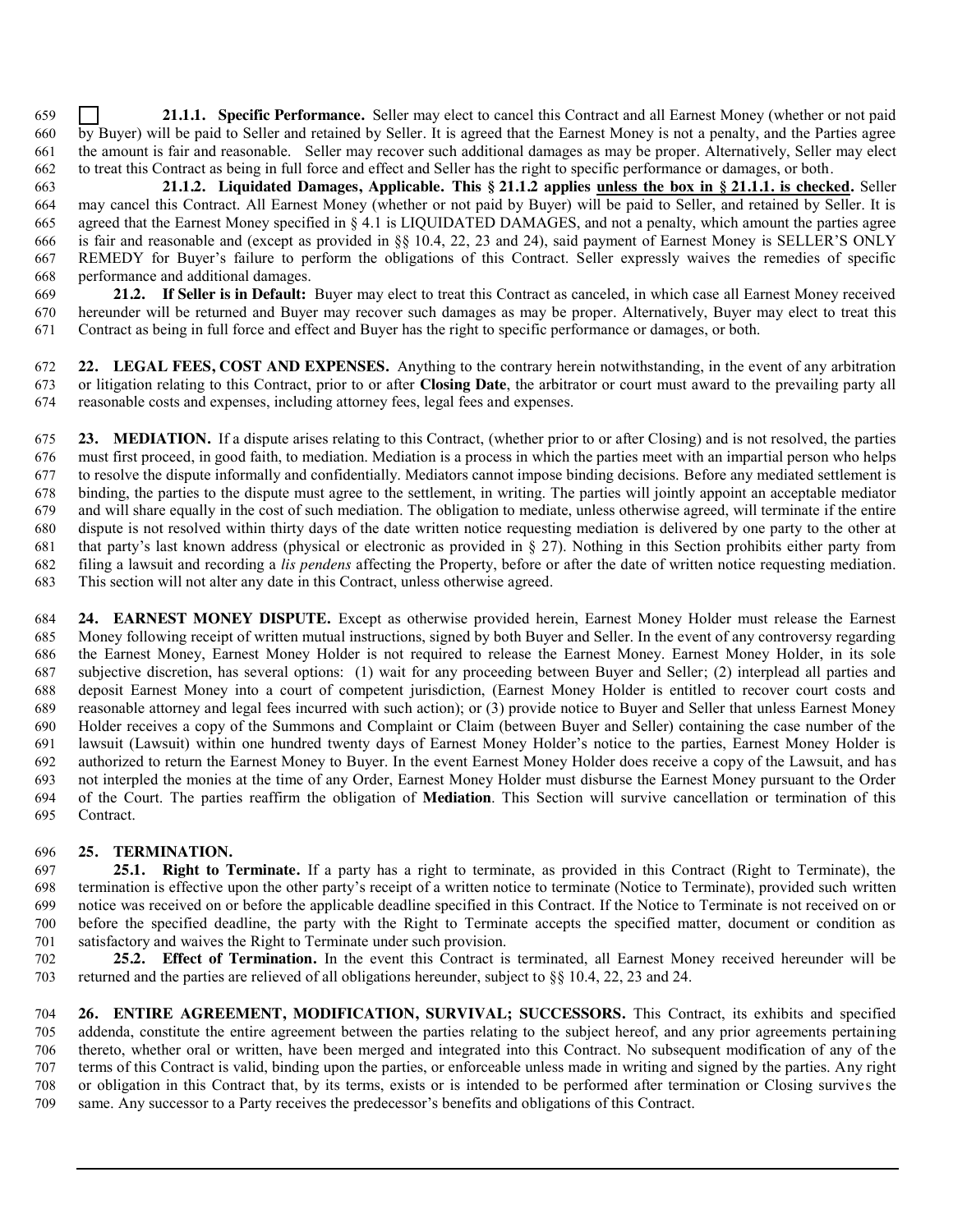#### **27. NOTICE, DELIVERY, AND CHOICE OF LAW.**

 **27.1. Physical Delivery and Notice.** Any document, or notice to Buyer or Seller must be in writing, except as provided in § 27.2, and is effective when physically received by such party, any individual named in this Contract to receive documents or notices for such party, the Broker, or Brokerage Firm of Broker working with such party (except any notice or delivery after Closing must be received by the party, not Broker or Brokerage Firm).

 **27.2. Electronic Notice.** As an alternative to physical delivery, any notice, may be delivered in electronic form to Buyer or Seller, any individual named in this Contract to receive documents or notices for such party, the Broker or Brokerage Firm of Broker working with such party (except any notice or delivery after Closing must be received by the party; not Broker or 718 Brokerage Firm) at the electronic address of the recipient by facsimile, email or

 **27.3. Electronic Delivery**. Electronic Delivery of documents and notice may be delivered by: (1) email at the email address of the recipient, (2) a link or access to a website or server provided the recipient receives the information necessary to access the documents, or (3) facsimile at the Fax No. of the recipient.

 **27.4. Choice of Law.** This Contract and all disputes arising hereunder are governed by and construed in accordance with the laws of the State of Colorado that would be applicable to Colorado residents who sign a contract in Colorado for real property located in Colorado.

 **28. NOTICE OF ACCEPTANCE, COUNTERPARTS.** This proposal will expire unless accepted in writing, by Buyer and Seller, as evidenced by their signatures below, and the offering party receives notice of such acceptance pursuant to § 27 on or before **Acceptance Deadline Date** and **Acceptance Deadline Time**. If accepted, this document will become a contract between Seller and Buyer. A copy of this Contract may be executed by each party, separately, and when each party has executed a copy thereof, such copies taken together are deemed to be a full and complete contract between the parties.

 **29. GOOD FAITH.** Buyer and Seller acknowledge that each party has an obligation to act in good faith including, but not limited to, exercising the rights and obligations set forth in the provisions of **Financing Conditions and Obligations**, **Title Insurance, Record Title and Off-Record Title**, **New ILC, New Survey** and **Property Disclosure**, **Inspection**, **Indemnity**, **Insurability, Due Diligence, Buyer Disclosure and Source of Water**.

# **ADDITIONAL PROVISIONS AND ATTACHMENTS**

 **30. ADDITIONAL PROVISIONS.** (The following additional provisions have not been approved by the Colorado Real Estate Commission.) 

- 
- 
- 
- 
- 

# 

**31. ATTACHMENTS.** 

 **31.1.** The following attachments **are a part** of this Contract:

**SIGNATURES** 

Buyer's Name: Buyer's Name:

 **31.1.1.** Post-Closing Occupancy Agreement. If the Post-Closing Occupancy Agreement box is checked in § 17 the Post-Closing Occupancy Agreement is attached.

- 
- **31.2.** The following disclosure forms **are attached** but are **not** a part of this Contract:
-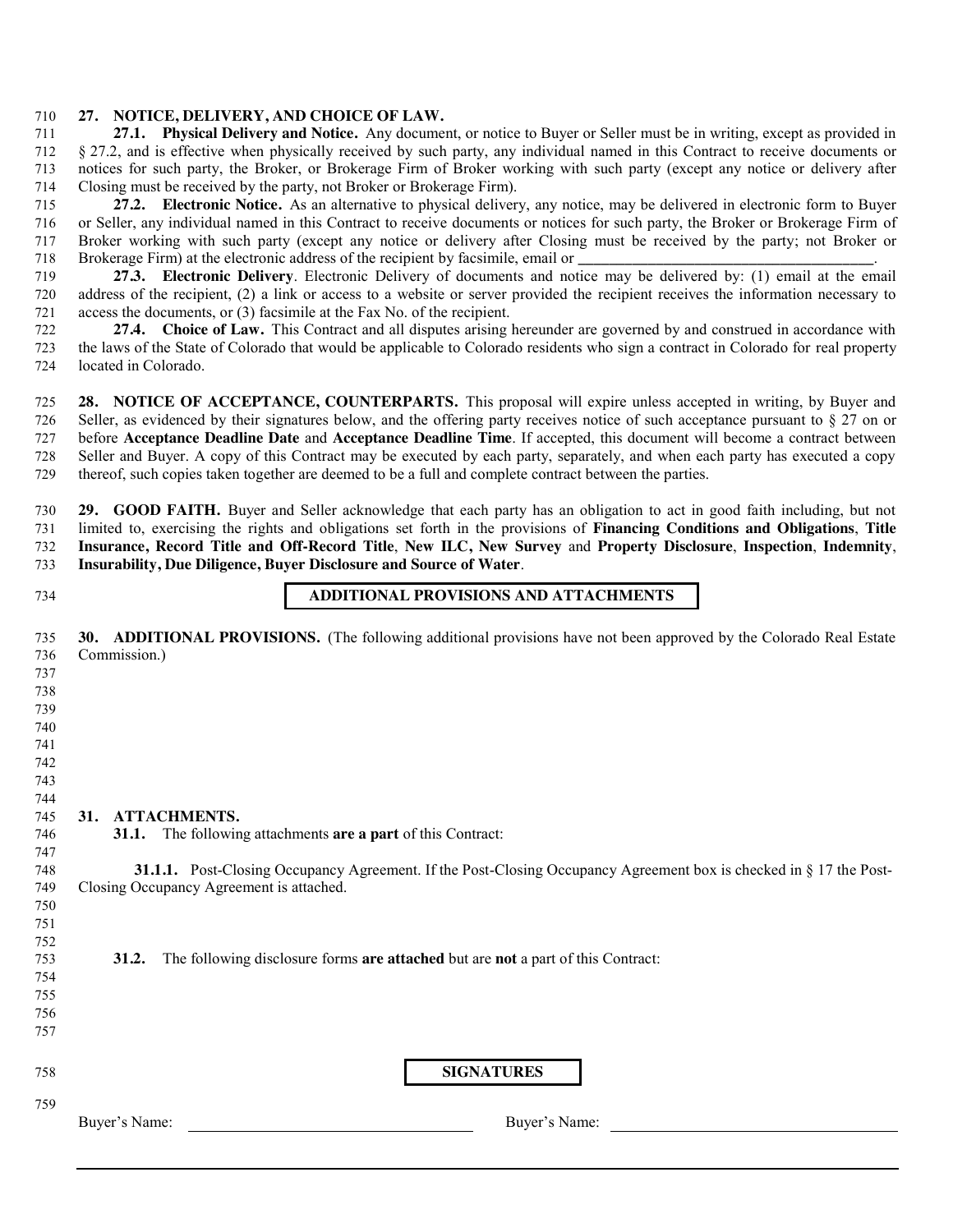|     | Buyer's Signature                              | Date                                                                                                                  | Buyer's Signature                                                                                                                                                                                                                                                                                                                                                                                                                                                                                                                                                                                                                                              | Date                                                       |  |  |
|-----|------------------------------------------------|-----------------------------------------------------------------------------------------------------------------------|----------------------------------------------------------------------------------------------------------------------------------------------------------------------------------------------------------------------------------------------------------------------------------------------------------------------------------------------------------------------------------------------------------------------------------------------------------------------------------------------------------------------------------------------------------------------------------------------------------------------------------------------------------------|------------------------------------------------------------|--|--|
|     | Address:                                       |                                                                                                                       | Address:                                                                                                                                                                                                                                                                                                                                                                                                                                                                                                                                                                                                                                                       |                                                            |  |  |
|     | Phone No.:                                     |                                                                                                                       | Phone No.:                                                                                                                                                                                                                                                                                                                                                                                                                                                                                                                                                                                                                                                     |                                                            |  |  |
|     | Fax No.:                                       |                                                                                                                       | Fax No.:                                                                                                                                                                                                                                                                                                                                                                                                                                                                                                                                                                                                                                                       |                                                            |  |  |
|     | Email Address:                                 |                                                                                                                       | Email Address:                                                                                                                                                                                                                                                                                                                                                                                                                                                                                                                                                                                                                                                 |                                                            |  |  |
| 760 |                                                |                                                                                                                       | [NOTE: If this offer is being countered or rejected, do not sign this document. Refer to $\S 32$ ]                                                                                                                                                                                                                                                                                                                                                                                                                                                                                                                                                             |                                                            |  |  |
|     |                                                |                                                                                                                       |                                                                                                                                                                                                                                                                                                                                                                                                                                                                                                                                                                                                                                                                |                                                            |  |  |
|     | Seller's Name:                                 |                                                                                                                       | Seller's Name:                                                                                                                                                                                                                                                                                                                                                                                                                                                                                                                                                                                                                                                 |                                                            |  |  |
|     | Seller's Signature                             | Date                                                                                                                  | Seller's Signature                                                                                                                                                                                                                                                                                                                                                                                                                                                                                                                                                                                                                                             | Date                                                       |  |  |
|     |                                                |                                                                                                                       |                                                                                                                                                                                                                                                                                                                                                                                                                                                                                                                                                                                                                                                                |                                                            |  |  |
|     | Address:                                       | <u> 1980 - Johann Barn, mars ann an t-Amhain Aonaichte ann an t-Amhain Aonaichte ann an t-Amhain Aonaichte ann an</u> | Address:                                                                                                                                                                                                                                                                                                                                                                                                                                                                                                                                                                                                                                                       |                                                            |  |  |
|     | Phone No.:                                     | <u> 1989 - Johann Barbara, martxa alemaniar amerikan personal (h. 1989).</u>                                          | Phone No.:                                                                                                                                                                                                                                                                                                                                                                                                                                                                                                                                                                                                                                                     |                                                            |  |  |
|     | Fax No.:                                       | <u> 1989 - Johann Barn, mars eta biztanleria (h. 1989).</u>                                                           | Fax No.:                                                                                                                                                                                                                                                                                                                                                                                                                                                                                                                                                                                                                                                       | <u> 1980 - Johann Barbara, martxa alemaniar amerikan a</u> |  |  |
|     | Email Address:                                 |                                                                                                                       | Email Address:                                                                                                                                                                                                                                                                                                                                                                                                                                                                                                                                                                                                                                                 |                                                            |  |  |
| 761 |                                                |                                                                                                                       |                                                                                                                                                                                                                                                                                                                                                                                                                                                                                                                                                                                                                                                                |                                                            |  |  |
| 764 |                                                |                                                                                                                       | END OF CONTRACT TO BUY AND SELL REAL ESTATE                                                                                                                                                                                                                                                                                                                                                                                                                                                                                                                                                                                                                    |                                                            |  |  |
|     | (To be completed by Broker working with Buyer) | 33. BROKER'S ACKNOWLEDGMENTS AND COMPENSATION DISCLOSURE.                                                             |                                                                                                                                                                                                                                                                                                                                                                                                                                                                                                                                                                                                                                                                |                                                            |  |  |
|     |                                                | executed written mutual instructions, provided the Earnest Money check has cleared.                                   | Broker <b>Does</b> Does Not acknowledge receipt of Earnest Money deposit and, while not a party to the Contract, agrees to<br>cooperate upon request with any mediation concluded under $\S$ 23. Broker agrees that if Brokerage Firm is the Earnest Money<br>Holder and, except as provided in $\S 24$ , if the Earnest Money has not already been returned following receipt of a Notice to<br>Terminate or other written notice of termination, Earnest Money Holder will release the Earnest Money as directed by the written<br>mutual instructions. Such release of Earnest Money will be made within five days of Earnest Money Holder's receipt of the |                                                            |  |  |
|     |                                                |                                                                                                                       | Broker is working with Buyer as a Buyer's Agent Seller's Agent Transaction-Broker in this transaction.                                                                                                                                                                                                                                                                                                                                                                                                                                                                                                                                                         |                                                            |  |  |
|     | This is a Change of Status.                    |                                                                                                                       |                                                                                                                                                                                                                                                                                                                                                                                                                                                                                                                                                                                                                                                                |                                                            |  |  |
|     |                                                |                                                                                                                       | Brokerage Firm's compensation or commission is to be paid by $\vert \vert$ Listing Brokerage Firm $\vert \vert$ Buyer $\vert \vert$ Other ____________.                                                                                                                                                                                                                                                                                                                                                                                                                                                                                                        |                                                            |  |  |
|     | Brokerage Firm's Name:<br>Broker's Name:       |                                                                                                                       | <u> 1989 - Johann Barn, mars ann an t-Amhain ann an t-Amhain an t-Amhain an t-Amhain an t-Amhain an t-Amhain an t-</u>                                                                                                                                                                                                                                                                                                                                                                                                                                                                                                                                         |                                                            |  |  |
|     |                                                | Broker's Signature                                                                                                    | Date                                                                                                                                                                                                                                                                                                                                                                                                                                                                                                                                                                                                                                                           |                                                            |  |  |
|     | Address:                                       |                                                                                                                       |                                                                                                                                                                                                                                                                                                                                                                                                                                                                                                                                                                                                                                                                |                                                            |  |  |
|     | Phone No.:                                     |                                                                                                                       | the control of the control of the control of the control of the control of the control of the control of the control of the control of the control of the control of the control of the control of the control of the control                                                                                                                                                                                                                                                                                                                                                                                                                                  |                                                            |  |  |
|     | Fax No.:                                       |                                                                                                                       | the control of the control of the control of the control of the control of the control of the control of the control of the control of the control of the control of the control of the control of the control of the control                                                                                                                                                                                                                                                                                                                                                                                                                                  |                                                            |  |  |
|     |                                                |                                                                                                                       |                                                                                                                                                                                                                                                                                                                                                                                                                                                                                                                                                                                                                                                                |                                                            |  |  |